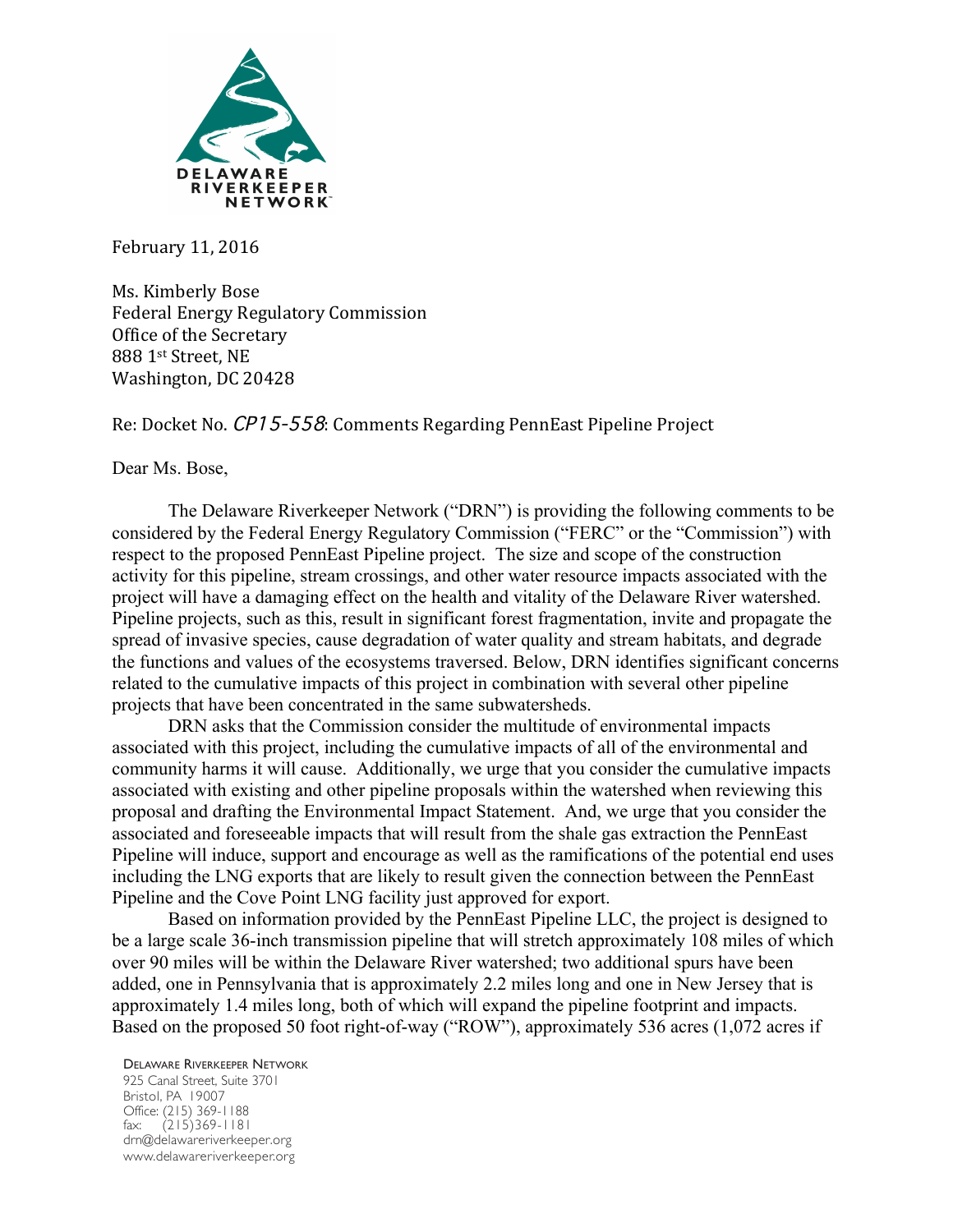the industry standard of 100 foot ROW is used) within the Delaware River watershed will be permanently impacted. This project will have significant adverse environmental impacts, safety issues (i.e. explosions), economic ramifications, permanent impacts on scenery, and threaten drinking water sources, groundwater wells, and septic systems.

# **The Project Requires an Environmental Impact Statement**

The Project will significantly affect the quality of the human environment and therefore, an Environmental Impact Statement ("EIS") is necessary. The high value of the resources along the proposed ROW requires a thorough level of study. Because the Project will have a significant impact on these resources, a full EIS is necessary to properly characterize the whole of the affected environment and the full extent of multiple classes of potentially severe impacts. DRN applauds the Commission's January 13, 2015, commitment to prepare an EIS, and hopes that the comments below help inform that environmental review document and prevent FERC from back pedaling from its decision.

The PennEast Pipeline, and others like it, fit into a larger picture of exploding shale gas development in the Marcellus Shale region. The increased development is not limited to the drilling of wells. FERC has reported that 5.6 billion cubic feet per day of pipeline capacity was constructed in the Northeast in 2008 and 2009, and an additional 1.2 billion cubic feet per day will have been constructed in the region by January  $2011<sup>1</sup>$ . Thus, the proposed Project is both a product of the development of the Marcellus Shale and other shales and a catalyst for further gas development. The impacts of the Project cannot be understood apart from the totality of the past, present, and reasonably foreseeable future actions associated with Marcellus Shale development and the development of other shales such as the Utica shale.

The PennEast project threatens to disturb pristine open space, landscapes of contiguous forest, threatened and endangered species habitat, and breathtaking vistas in both Pennsylvania and New Jersey. FERC needs to question the necessity of this project and provide a comprehensive examination of all primary, secondary, temporary, and cumulative impacts of the proposed project. FERC must evaluate all impacts the Project will have on the resources along the ROW, the ROW buffer, access roads, sites of compressor and valve stations and pipe yards and any secondary and cumulative impacts that will result from project construction. The following comments provide important issues that should be addressed in the EIS by FERC as part of the National Environmental Policy Act ("NEPA") review process.

# **Cumulative Impacts Across the Project and Across Multiple Projects, Including Source and End Use of Gas, Must Be Considered**

Cumulative impacts caused by "reasonably foreseeable" future actions are recognizable under NEPA. Additionally, FERC must consider the cumulative effects of actions similar to the proposed action, whether existing or reasonably foreseeable. Cumulative impacts are defined as impact[s] on the environment which result from the incremental impact of the action *when added to other past, present, and reasonably foreseeable future actions regardless of what agency (Federal or non*-*Federal) or person undertakes such other actions*. Cumulative impacts can result from individually minor but collectively significant actions taking place over a period of time.<sup>2</sup> The Council on Environmental Quality has emphasized that cumulative effects analysis includes a "[f]ocus on truly meaningful effects" of "past, present, and future actions" as well as

<sup>&</sup>lt;sup>1</sup> Fed. Energy Regulatory Comm'n, Winter 2010-11 Energy Market Assessment 10 (Oct. 21, 2010), http://www.ferc.gov/market-oversight/mkt-views/2010/10-21-10.pdf. <sup>2</sup> 40 C.F.R.§ 1508.7 (2010).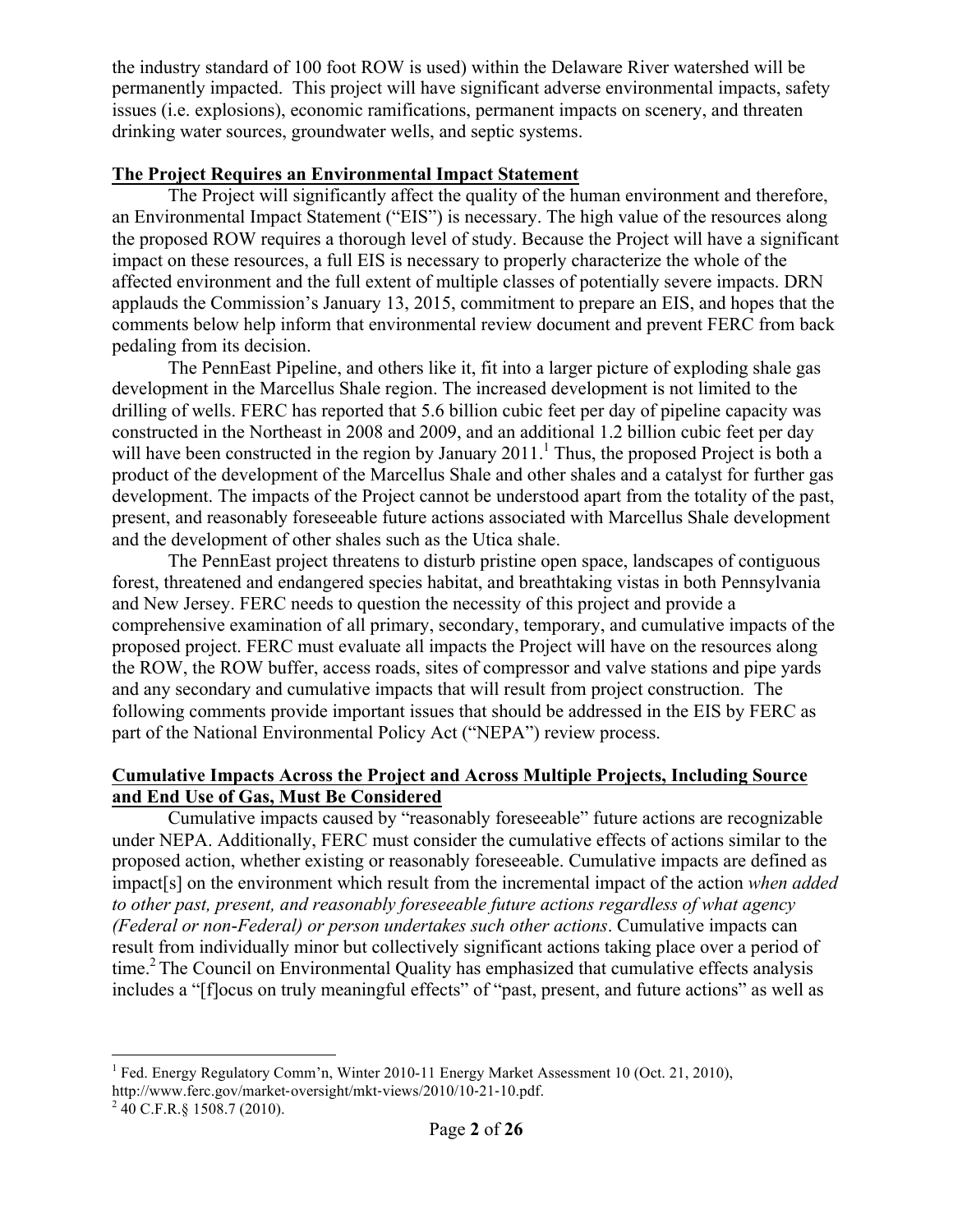"all federal, nonfederal, and private actions."<sup>3</sup>

FERC cannot frame its cumulative impact analysis too narrowly by considering only the immediate vicinity of the proposed pipeline route. The outer bounds of the environmental review area should extend at least as far as the subwatershed through which the pipeline crosses, as opposed to an arbitrary designation of feet or mileage as FERC has identified in the past review documents. A critical consideration in determining the cumulative environmental effects must be the interaction of runoff with other pollutants from all sources and consideration of the impact of the Project when added to other past, present, and reasonably foreseeable future actions, whether federal, non-federal, or private.<sup>4</sup>

The PennEast Pipeline will further facilitate the development of new gas drilling wells, access roads, gathering lines, compressor stations, and other supporting infrastructure, which will further degrade our environment. Therefore, FERC must consider the impacts of the Project in the context of existing and reasonably foreseeable shale development, including the Marcellus Shale and Utica Shale as well as other shales identified by the US Geological Survey, which includes but is not limited to the hundreds of miles of gathering and transportation pipelines and associated infrastructure (such as valves and compressor stations) that have been and will need to be constructed to move the gas from the thousands of wells that have been and will be drilled to interstate markets. For example, the Commission should determine how many wells the capacity of the project supports, and model the environmental impact of the construction and operation of those wells. Such an estimate would also include an examination of the associated infrastructure supporting the identified wells. Additionally, the Commission should consider other induced development such as the development of small-scale power generation facilities being developed along the pipeline.

Additionally, FERC should examine the cumulative impact of the multiple utility and other linear projects that are being proposed or constructed in the Delaware River watershed and the vicinity. For example, there are significant concerns related to the cumulative impacts of the continuous water crossings and wetlands disturbance that pipeline construction activity has on the health and vitality of the Delaware River basin and its tributaries. This is particularly a concern with the PennEast Pipeline, as many of the same subwatersheds subject to development as a result of PennEast were recently, or could be in the future, impacted by construction activity from other pipelines.

Among the pipeline projects that are, will, or have impacted the same subwatersheds as PennEast, are Transco's Leidy line system upgrade projects which include the Northeast Supply Link project, the Southeast Leidy Expansion project, the Atlantic Sunrise project, and the Diamond East project. These projects all upgrade portions of Transco's Leidy line system, which parallels PennEast's proposed project. Also, in addition to the Transco's previous and proposed pipeline projects, there are several other pipeline projects that have been concentrated in the same sub watersheds as the PennEast line, such as: Texas Eastern's TEAM 2014 Project and Columbia's East Side Expansion Project. These projects do not occur in a vacuum. Each project individually depletes the natural and scenic resources of the region, and the combined impact becomes increasingly more severe, unavoidable, unmitigatable, and irreversible. As such, the Commission must carefully examine these projects holistically in order to satisfy the requirements of NEPA.

The direct, cumulative, and foreseeable impacts resulting from the exportation of the PennEast transported gas must also be considered. PennEast will interconnect with a pipeline

<sup>&</sup>lt;sup>3</sup> Council on Envtl. Quality, Considering Cumulative Effects Under the National Environmental Policy Act 11 (1997), available at http://ceq.hss.doe.gov/nepa/ccenepa/sec2.pdf.

 $440$  C.F.R. §§ 1508.7-8, 1508.27 (2010).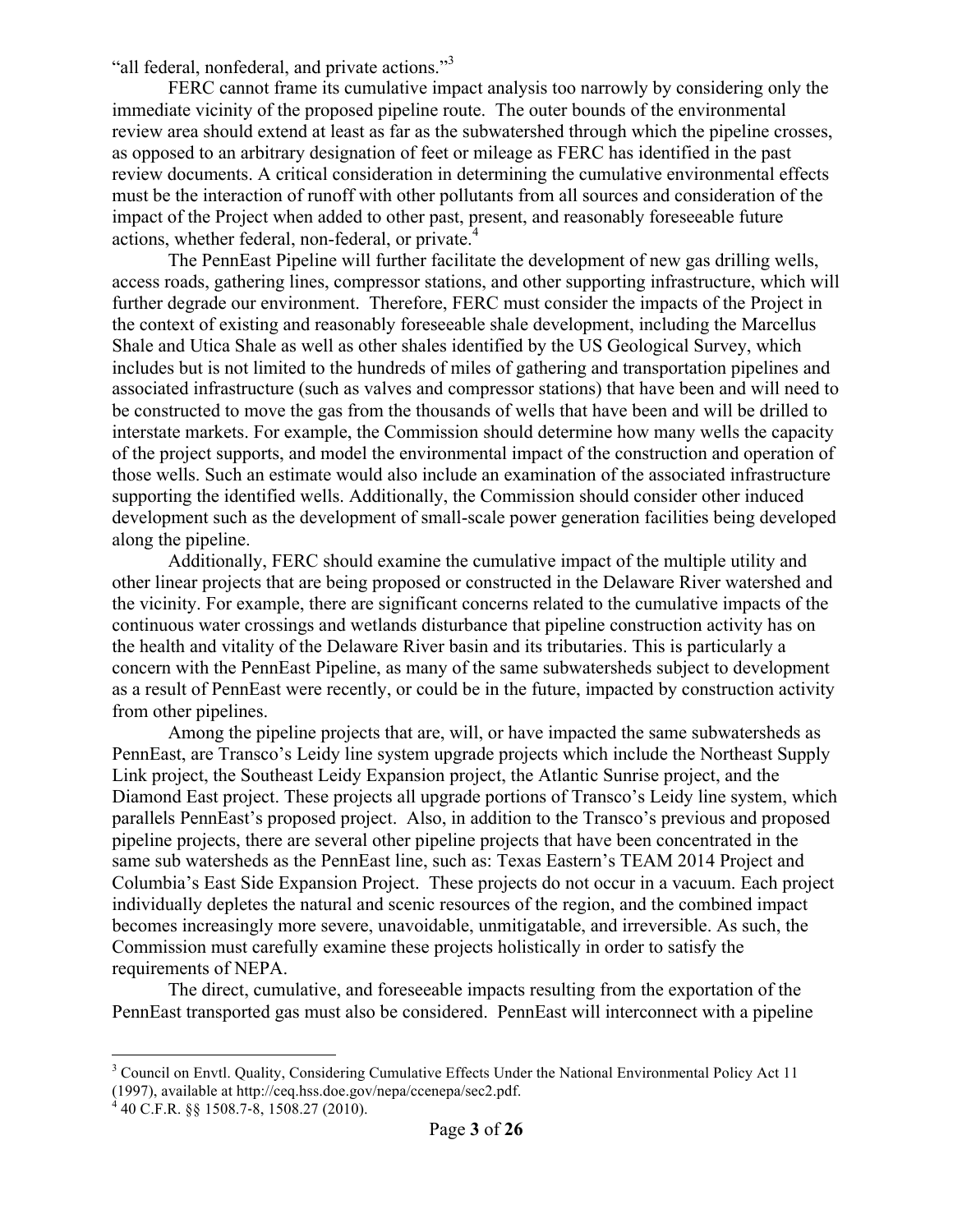system that could transport its shale gas to the recently approved Cove Point LNG export facility. Specifically, PennEast will have an interconnect with Transco's mainline in Mercer County, NJ, a pipeline that intersects with the Pleasant Valley interconnect in Fairfax County Virginia, which in turn could deliver the gas to Dominion's Cove Point Pipeline. Given that natural gas can sell for as much as four times the price overseas as compared to domestically, it is both reasonable and foreseeable that PennEast transported gas will be transported to Cove Point for export.

Furthermore, by creating an entirely new ROW for this Project the Commission is creating a new industrial corridor that will foreseeably be used in future PennEast pipeline upgrades. A quick review of other major pipeline corridors in the region support this assertion as natural gas pipeline operators including Columbia, Tennessee Gas Pipeline, Texas Eastern, and Transcontinental have all within the last three years added looping segments to their pipelines. As such, the NEPA document must account for the potential expansion of the ROW to accommodate future upgrades.

### **Impacts to and Avoidance of Preserved Open Space Must Be Given Full Consideration**

The variety of harms that would result from the proposed cuts through preserved open space must be fully and fairly considered – whether the open space is preserved by purchase or conservation easement.

FERC must require the applicant to consider alternative routes that do not impact public open space. Companies routinely propose pipeline routes that impact public open space because these lands are valued at a lower rate when compared to non-preserved lands. FERC must not permit this "savings" to the applicant to drive the siting process. Public and preserved lands must be priced according to their value. FERC must deter this strategy for siting the pipeline and consider the distorted pricing of open space as it evaluates alternative routes for this Project and as it considers the cumulative environmental harms of the proposed pipeline expansion. It is DRN's position that FERC's approach to evaluating cumulative impacts gives inadequate consideration to the distorted incentives for pipeline companies to target protected open space – whether protected through purchase or conservation easements.

The protection of open space is necessary to preserve the remarkable resources of the Lower Delaware River corridor. Natural areas are critical for water quality, have more stable soils, provide habitat for plants and animal species, and help maintain the value of historical sites. Loss of open space adversely impacts water quality, aquatic habitat, and the intact ecological health that is otherwise benefitted by the preserved open space. Pipeline passage through open space significantly reduces scenic character and recreational opportunities thereby adversely impacting jobs and economic benefits associated with recreation, vacation and other related industries.

Realtors in the region have asserted at public meetings that the presence, or even the potential presence, of an interstate transmission pipeline of the size proposed by PennEast adversely impacts the marketability of nearby homes. FERC must fully and fairly consider these harms and require quantifiable and documented data to support any assertions/findings. Potential impact blast zones and the environmental and property harm it would cause along the entire pipeline corridor if an accident were to happen must also be considered in the analysis.

The impacts to the market value and marketability of homes that will result from the removal of mature vegetation to make way for the pipeline (both permanent ROW and temporary construction areas that will not be fully restored) must also be fully and fairly considered. Healthy, mature, vegetated buffers along waterways are known to enhance property market values. For example, "Pennypack Park in Philadelphia is credited with a 38% increase in the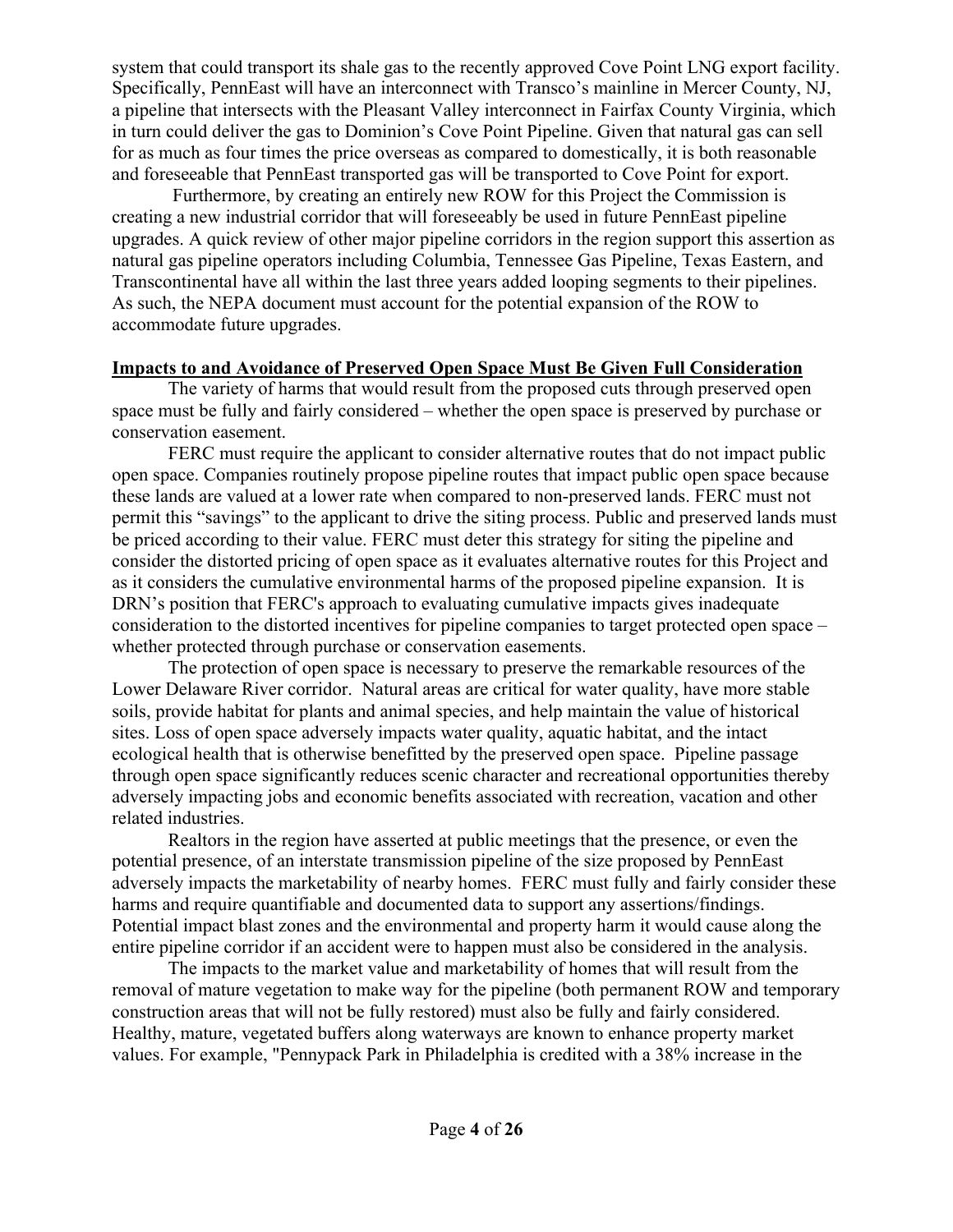value of a nearby property."<sup>5</sup> In addition, "[t]wo regional economic surveys documented that conserving forests on residential and commercial sites enhanced property values by an average of 6 to 15% and increased the rate at which units were sold or leased."<sup>6</sup> And in a survey conducted by the National Association of Home Builders, 43% of home buyers paid a premium of up to \$3,000, 30% paid premiums of \$3,000 to \$5,000, and 27% paid premiums of over \$5,000 for homes with trees.<sup>7</sup> To the extent the PennEast project will be cutting down forests and buffers and replacing them with low growing grasslands, and to the extent that the forest fragmentation caused by pipeline construction and maintenance will result in additional forest degradation as far as 300 feet back on either side of the ROW, the impacts to home market values and marketability must be accounted for.

# **Impacts to Special Designations and National Park Units Must Be Given High Priority Consideration**

The Project will affect the Lower Delaware National Scenic and Recreational River and the Appalachian Trail ("AT"). Both of these environmental resources are protected by federal legislation. FERC must engage with the National Park Service ("NPS") so that issues related to the NPS's jurisdiction can be properly examined. Furthermore, if NPS is to serve its role as a cooperating agency in this NEPA review, the document produced must ensure that the Project meets key requirements of the legislation governing the affected resources. In particular, it is unclear how this Project could be constructed in a way that would prevent degradation to the Lower Delaware National Scenic and Recreational River, and that would not contravene the conservation purpose of the AT.

The Wild and Scenic Rivers Act was created to preserve the character of rivers which possess outstandingly remarkable scenic, recreational, geological, wildlife, historic, and cultural values.<sup>8</sup> The Lower Delaware River Management Plan provides context for development in the watershed and is based on maintaining existing water quality, protecting natural resources, preserving historic structures, encouraging recreational use, and preserving open space for maximizing the health of the ecosystem.<sup>9</sup> Only projects that are compatible with these management goals, which would not damage the outstanding resources of the River, should be allowed. Since the majority of the proposed PennEast Pipeline route will be located within the watershed, the sheer acreage of land disturbance and habitat damage will inevitably cause a substantial increase in the volume of runoff and pollution and cause impacts to water quality and natural resources in this area. This harm must be identified and quantified in the EIS. And it must be recognized that co-location does not displace the need for significant cuts, harm and environmental degradation.

The environmental, recreational and scenic characteristics that would be impacted by PennEast were/are important for securing the Wild & Scenic designation given by Congress to the Lower Delaware River, as well as for securing the Special Protection Waters designation granted by the Delaware River Basin Commission ("DRBC"). Degrading the natural, open and

<sup>5</sup> Center for Watershed Protection, Better Site Design: A Handbook for Changing Development Rules in Your Community, August, 1998, p. 134

 $6$  Center for Watershed Protection, Better Site Design: A Handbook for Changing Development Rules in Your Community, August, 1998 Citing two studies by Morales and Weyerhauser

<sup>&</sup>lt;sup>7</sup> Cheryl Kollin, "Designing with Nature and Showing the Benefits", Land Development, National Association of Home Builders, Winter, 1997<br><sup>8</sup> Wild and Scenic Rivers Act, 16 U.S.C. §§ 1271-1287 (2006)

 $9$  Lower Delaware River Management Committee Action Plan 2007-2011. Accessible at:

http://www.lowerdelawarewildandscenic.org/index\_htm\_files/Lower%20DE%20River%20Management%20Action %20Plan%2007-11%20final.pdf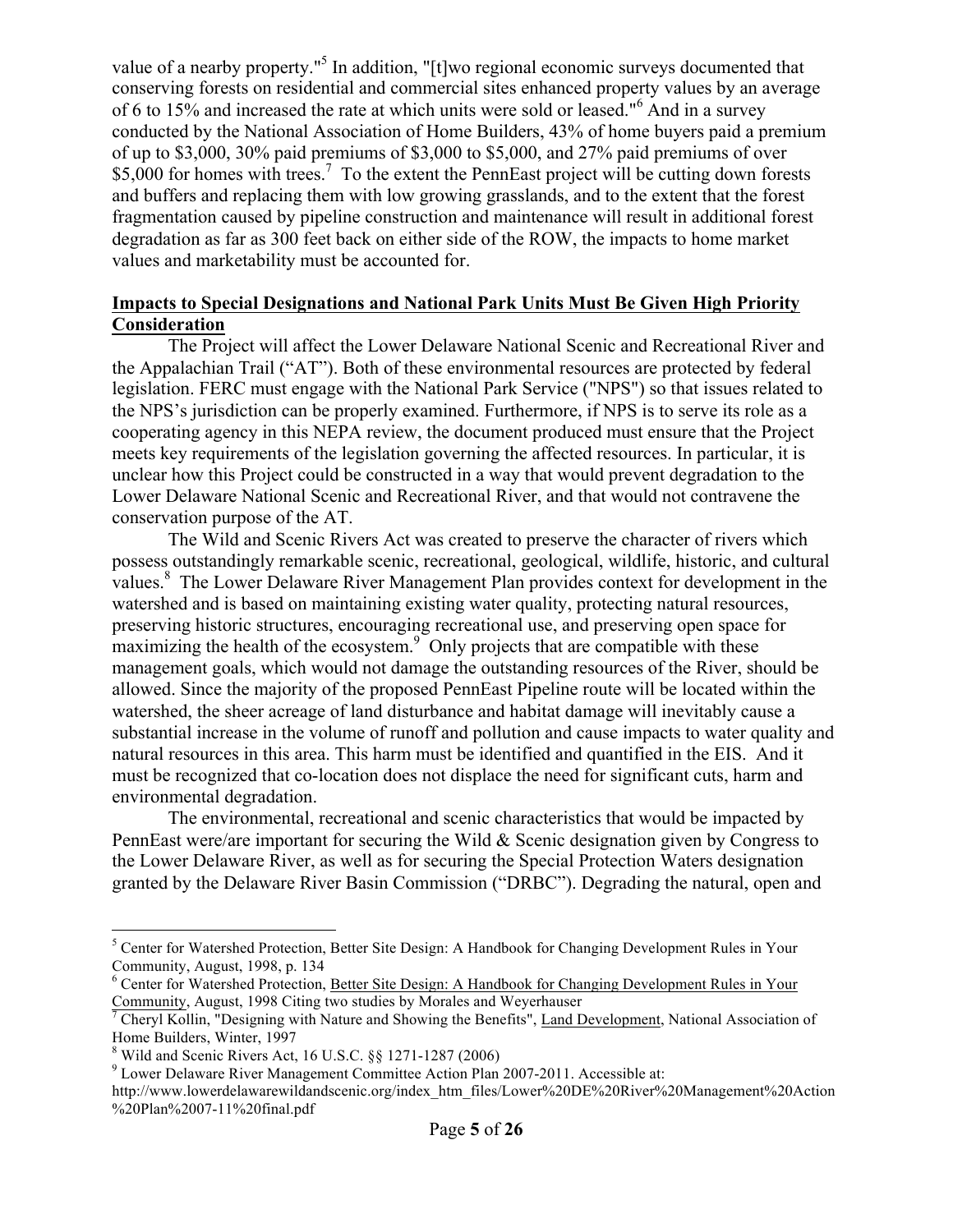aquatic habitats of this region will have adverse impacts on both designations – whether those adverse impacts will be felt immediately or in time as the additional pipeline cuts accumulate and increase the level of degradation for the region. The cascading impacts, near term or long term, of PennEast and other proposed and anticipated pipelines in this same area, including for the Wild & Scenic and Special Protection Waters designations, must be fully analyzed and considered.

The AT's enabling legislation (the National Trails System Act) states that National Scenic Trails must be "so located as to provide for maximum outdoor recreational potential and for the conservation and enjoyment of the nationally significant scenic, historic, natural or cultural qualities of the areas through which such trails may pass." The construction of a natural gas pipeline is not compatible with the preservation of these wilderness qualities and will impair the recreational value and resources of the AT. The EIS must take into consideration the goals and purposes of the AT's enabling legislation.

The deforestation of critical forest resources as a result of this Project will result in the loss of significant ecosystem services, forest connectivity, and threatened and endangered species habitat. Long-term maintenance of the ROW would prevent these values from being restored to park lands and encourages invasive species infestations, all of which detracts from the natural integrity of the park and the preservation of its ecological features. Thus, the EIS should thoroughly consider whether the proposed pipeline would impair the resources of the Lower Delaware River and AT. FERC must evaluate in the NEPA document whether it could authorize a certificate of public convenience and necessity for this Project that would be consistent with the non-impairment mandate of the laws governing these Federally protect lands as well as the prohibition against degrading existing water quality that are a primary focus of the Special Protection Waters designation of the DRBC.

# **Water Resources (Including Surface Water and Groundwater) and Wetland Impacts Must be Fully Considered, Including Providing a Full Accounting of the Number of Waterways and Wetlands to be Crossed and Irreparably Altered**

The PennEast company has identified 33 wetlands and 60 waterbodies that may be affected by the project. However, DRN's review of the Project maps and USGS topographic maps indicate that at least 65 waterbodies will be crossed, and in some cases, streams will be traversed multiple times within relatively short distances.<sup>10</sup> Based on the National Wetland Inventory, at least 50 distinct wetlands will also be impacted.<sup>11</sup> Among the waterways to be crossed are the Delaware, Lehigh and Susquehanna Rivers and numerous tributaries to these rivers, many of which are designated as High Quality, Exceptional Value, or Category One (C1) for their Exceptional Ecological Significance. Furthermore, many of these waterbodies are drinking water sources. It is concerning that PennEast has already failed a very fundamental task of resource identification for the Project, as such, this must raise red flags for careful scrutiny in the future by the Commission of assertions made by PennEast regarding environmental harms resulting from the Project.

The recently identified alternative routes increase the number of waterways and wetlands impacted with 88 waterways needing to be crossed along with 44 wetlands; they also cut through an increased level of forest acreage. The EIS consideration of alternative routes needs to carefully consider the actual number of streams, wetlands, forest acres, preserved lands, conservation easements, and active recreation areas crossed, as well as fully and fairly considering the damages of each route. It appears already that not only is PennEast under-

<sup>&</sup>lt;sup>10</sup> See attached, DRN Fact Sheet: PennEast Cuts Natural Resources.<sup>11</sup> *Id*.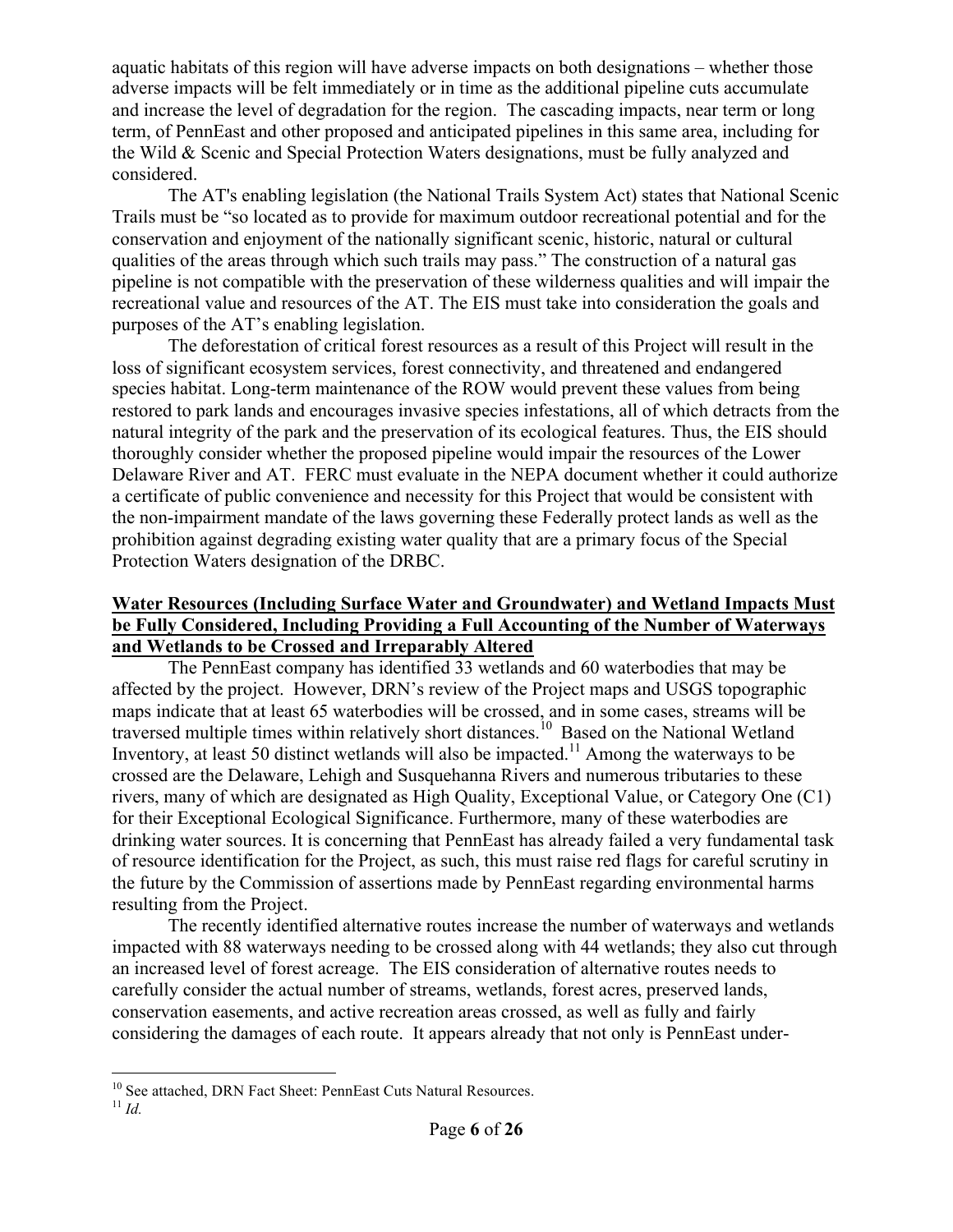counting and under-valuing the resources harmed, but that it is also proposing alternative routes based on political maneuvering rather than reducing harms.

The proposed PennEast Pipeline project, as demonstrated by the installation of other pipeline projects in our region and nation, will create new pathways for water flow, thereby altering the hydrologic pattern of the watershed and adversely impacting (in both quantity, quality and seasonal timing) streams, wetlands and drinking water sources.

There is also potential for chemical contamination of water resources. Current practices call for the ROW to be clear of vegetative matter. Herbicides are frequently used to accomplish this task. Creating and maintaining the ROW could result in increased and repeated herbicide use on the federal, state, and county parklands along the ROW and, as run-off capacity will be intensified in the ROW due to lack of vegetation and forest cover and due to increased soil compaction resulting from pipeline construction, there will be an increased level of herbicides discharging directly (or through stormwater systems) into tributary streams, wetlands and the downstream Delaware River. In addition, the removal of vegetation and increased soil compaction will create a direct route for stormwater runoff from neighboring lands which may be treated by other property owners with herbicides, pesticides, fertilizers and/or other chemicals that could/would then be transported and discharged into nearby water bodies either directly or through stormwater collection systems. The EIS must consider and question the necessity of the proposed width of permanent clearance considering the harms it poses to the environment. The ease of aerial inspection of the pipeline should not, and cannot, trump the resulting environmental harms associated with gratuitously wide ROW permanent clearings.

Beyond chemical contamination, water quality impacts will also result from an increase in suspended solids in the water due to erosion resulting from the increased volume of stormwater runoff that will result from removal of vegetation and increased soil compaction and from the removal of streamside vegetation thus depriving streams of the natural armoring of vegetative root systems. Upon entering the stream ecosystem, this increase in suspended solids will result in a reduction to the streams' water bearing capacity, in turn reducing oxygen availability and impacting aquatic plant and animal species, including habitat for fish reproduction and macroinvertebrate diversity. Each of these factors must be individually reviewed at all water crossings.

According to expert observation, pipeline trenches can divert groundwater and as a result "permanently alter the hydrologic cycle in the vicinity of the pipeline right-of-way. This alteration will decrease the water resources available to support wetland hydrology and stream base flow in the summer and fall dry season."<sup>12</sup> The compacted soils resulting from pipeline construction increase rainfall runoff and reduce ground water infiltration. This can cause further negative impacts on wetland hydrology and stream baseflow in the area of the pipeline.<sup>13</sup> "Increased runoff as a result of compacted soils, and increased drainage of shallow ground water" around a pipeline, due to previous and proposed construction practices, can increase "surface water flow and groundwater discharge in the wet winter and spring seasons and decrease summer and fall ground water discharge which supports wetland hydrology and stream base flow."14 The result of reduced groundwater discharge during the dry summer and fall months can decrease the size of supported wetlands. So the result is too much or too little depending on the time of year. Another result of the altered flows can be to decrease stream baseflow that supports aquatic life and trout habitat in headwater streams in the dry summer and fall period.

<sup>&</sup>lt;sup>12</sup> Affidavit of Peter M. Demicco, DRN v. PA DEP an TGP NEUP, 2012.<br><sup>13</sup> Id. <sup>14</sup> Id.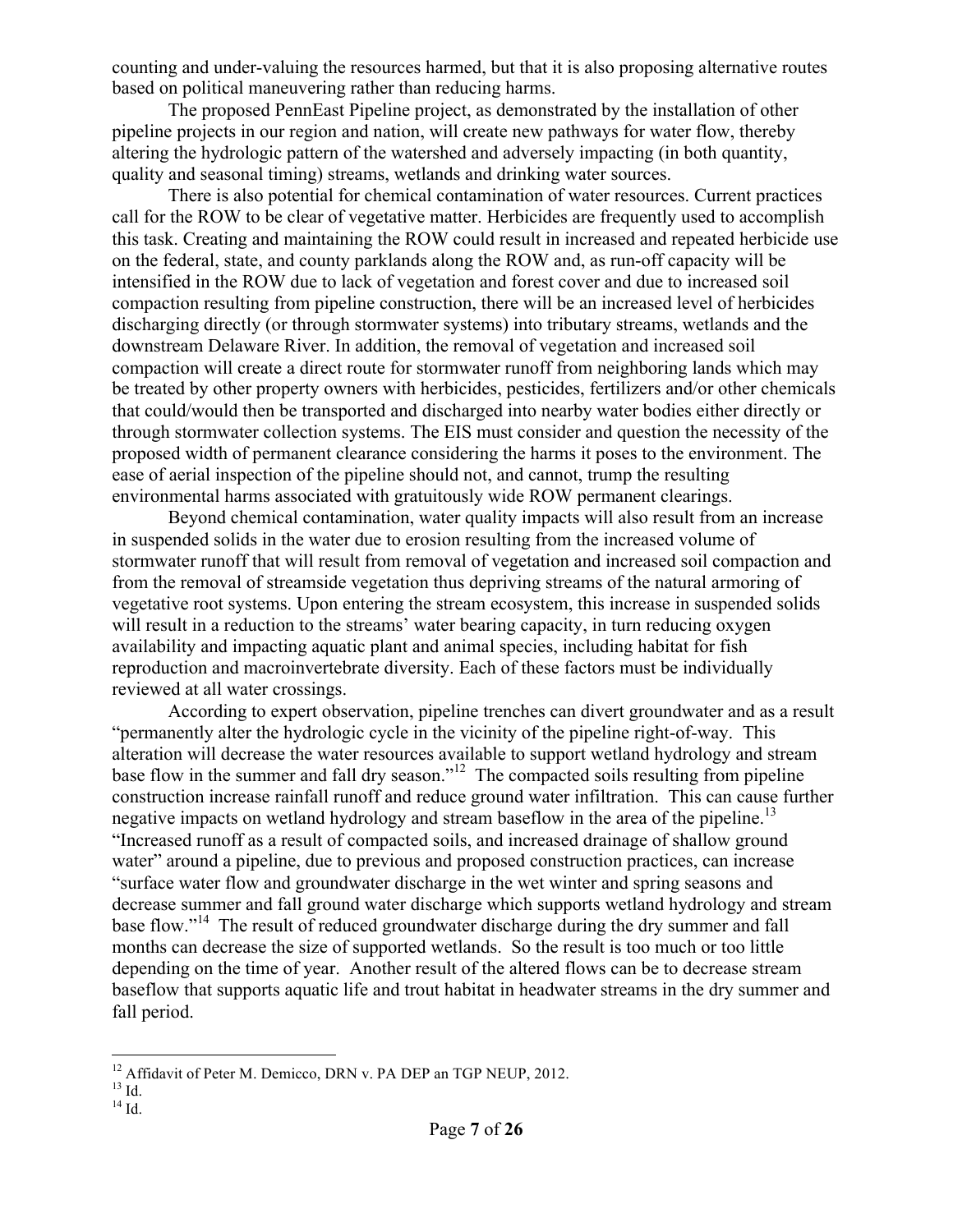Furthermore, the installation of the Project will involve drilling and digging into the bedrock, the potential effects of this must be considered. If these activities result in interception of the water table, dewatering activities would result in the localized drawdowns of water table elevation and could impact local wells. Construction activities may also result in contamination of groundwater by creating a direct flow of contaminants, including herbicides, into local aquifers. FERC must determine whether any of the aquifers along the ROW are sole-source as this would magnify any negative impacts of construction. Protection of groundwater is a crucial concern for residents being impacted by the gas pipeline, and therefore, the negative impacts to groundwater quality and quantity must be heavily weighted in FERC's review of the public necessity of this Project. This review must also take into account any costs that would be borne by these municipalities if the Project depleted the quality of the water supply and groundwater to a point that water treatment facilities become necessary.

Furthermore, increasing the runoff potential of soils due to compaction will negatively impact groundwater recharge areas surrounding the ROW. By removing the topsoil layer and associated forest litter and humus, runoff will decrease the soil porosity and moisture retention capacity. This will induce even greater levels of runoff and will damage the groundwater recharge capabilities of the ecosystem. The decreased ability to absorb water resulting in runoff and sedimentation severely decreases water quality. Previous FERC jurisdictional projects have resulted in significant soil compaction issues. The EIS must identify ways in which previous soil compaction problems can be avoided or properly remediated. A restatement of previous practices would be unacceptable.

To determine current water quality, the NEPA document must include a survey of the established benthic community in potentially impacted streams. This should include the composition, quantity, and diversity of the community using standardized sampling protocols consistent with the state's assessments. Anti-degradation streams that have special designations warrant special attention and protection, especially when a tributary has Category 1, Exceptional Value or High Quality designation. Furthermore if a stream has an existing TMDL and is not meeting its existing water quality, more attention is also warranted. Potential water quality impacts should also be evaluated including construction related impacts that include the possibility of fuel spills, compaction from parking and staging equipment and contamination of runoff and further erosion and sedimentation. Any potential channel relocations that occur due to construction must be studied as an impact. Installing the Project will require stream diversions that will also impact wetland areas. These areas of stream channel modification must be identified so that the impacts on wildlife resources be can fully examined with the coordination of NPS, Fish and Wildlife Service, and New Jersey and Pennsylvania environmental agencies.

#### **Adverse impacts to the multiple wetlands to be crossed need greater due care, attention and assessment than we have seen with previous pipeline environmental reviews**

Despite their tremendous value, more than half of America's original wetlands have been lost to development, agriculture, mining, hydrology alterations and pollution.<sup>15</sup> And, each year we continue to decimate nearly 500,000 additional acres of wetlands.<sup>16</sup>

Loss of wetlands increases soil erosion, damages water quality and allows increased sedimentation and polluted runoff into streams.<sup>17</sup> Increased stormwater flows can upset the

<sup>&</sup>lt;sup>15</sup> "America's Wetlands, Our Vital Link Between Land and Water", US EPA Office of Wetlands Protection, Office

of Water, Doc. No. OPA-87-016, February 1988, p. 6.<br><sup>16</sup> Michael J. Caduto, <u>Pond and Brook, A Guide to Nature in Freshwater Environments</u>, University Press of New<br>England, 1985

<sup>&</sup>lt;sup>17</sup> Clean Water Network and NRDC, "Wetlands for Clean Water, How Wetlands Protect Rivers, Lakes and Coastal Waters from Pollution", April 1997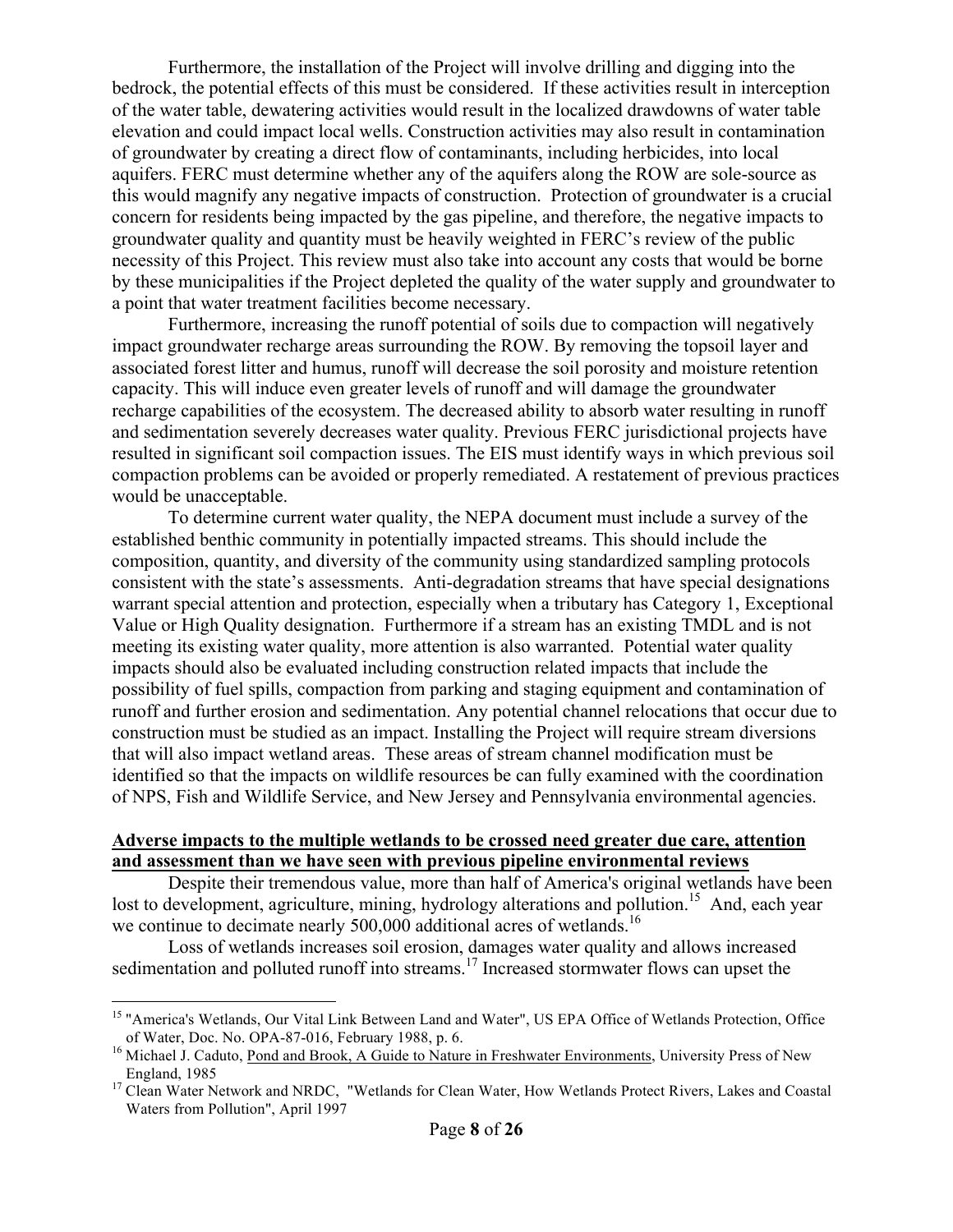"dynamic equilibrium" that exists between wetlands and the surrounding watershed. Changes in volume or quality of runoff to wetlands can affect the biological community and ecological functions of a wetland. Generally, wetlands work as an integrated system with other wetlands in a watershed. When assessing the value, or lost value, of wetlands, it is important to recognize this critical interrelationship.<sup>18</sup> Below are just some of the benefits of wetlands that FERC must fully assess in its review.

- Wetlands provide productive and diverse ecosystems for both aquatic and terrestrial wildlife<sup>19</sup> and they produce biomass for the base of the food chain.<sup>20</sup> Wetlands of all sizes, both large and small, have been demonstrated to provide important habitat for a wide variety of plants and animals, many of which could not survive without them.<sup>21</sup> Forty-two percent of the "total U.S. threatened and endangered species depend upon wetlands for survival."<sup>22</sup> Wetlands provide a diverse and complex set of ecosystems -niches that function as an irreplaceable ecological unit.<sup>23</sup>
- Wetlands act as a natural pollution filter thereby providing irreplaceable water quality benefits. The dense vegetation found in wetlands filters out sediment, nutrients and other pollutants.<sup>24</sup> Wetlands can also filter pesticides and heavy metals and can reduce waterborne bacterial contamination through microbial action.<sup>25</sup>
- Wetlands provide flood control, erosion control and groundwater recharge. Wetlands are part of nature's sponge, holding water, feeding plants, and slowly recharging aquifers. Wetlands effectively absorb and hold floodwaters thereby protecting adjacent and downstream properties from flood damage.<sup>26</sup> Depending on the soil type, wetlands can contain 1 to 1.5 million gallons of water per acre, thereby alleviating flooding by holding excess water like a sponge.<sup>27</sup> At the same time, wetland vegetation helps to slow the speed of floodwaters - this in combination with the storage capabilities of wetlands can both lower flood heights and reduce the erosive potential of floodwaters.<sup>28</sup> Wetlands can also desynchronize flood peak flows and velocities during small runoff events.<sup>29</sup>

Wetland delineations and assessment of values and functions of wetlands impacted by PennEast directly or indirectly are needed. As part of this analysis, hydrology, vegetation, and soils must be examined. Assessment of function and value should consider all ecosystem services being provided that are listed above, such as groundwater recharge, water quality and sedimentation, wildlife habitat, flood protection, biological diversity, recreation, and aesthetics, so that potential impacts, alternatives, and avoidance of wetlands and their important natural

 $18$  *Ibid.* 15, p. 4

<sup>&</sup>lt;sup>19</sup> National Wildlife Federation Fact Sheet -- nwf.org/wetlands/facts/benefits.html<br><sup>20</sup> Michael J. Caduto, Pond and Brook, A Guide to Nature in Freshwater Environments, University Press of New England, 1985, p. 29

<sup>&</sup>lt;sup>21</sup> National Wildlife Federation, "Status Report of Our Nation's Wetlands", October 1987.<br><sup>22</sup> DNREC and Brandywine Conservancy, Conservation Design for Stormwater Management: A Design Approach to Reduce Stormwater Impacts from Land Development and Achieve Multiple Objectives Related to Land Use, September, 1997, p. 2-11.<br><sup>23</sup> *Ibid*. 21<br><sup>24</sup> Clean Water Network and NRDC, "Wetlands for Clean Water, How Wetlands Protect Rivers, Lakes and Coastal

Waters from Pollution", April 1997<br> $^{25}$  *Id.* 

<sup>&</sup>lt;sup>26</sup> *Ibid.* 15, p. 4<br><sup>27</sup> Bob Schildgen, "Unnatural Disasters", <u>Sierra</u>, June 1999<br><sup>28</sup> *Ibid* 15, p. 4<br><sup>29</sup> *Ibid* 22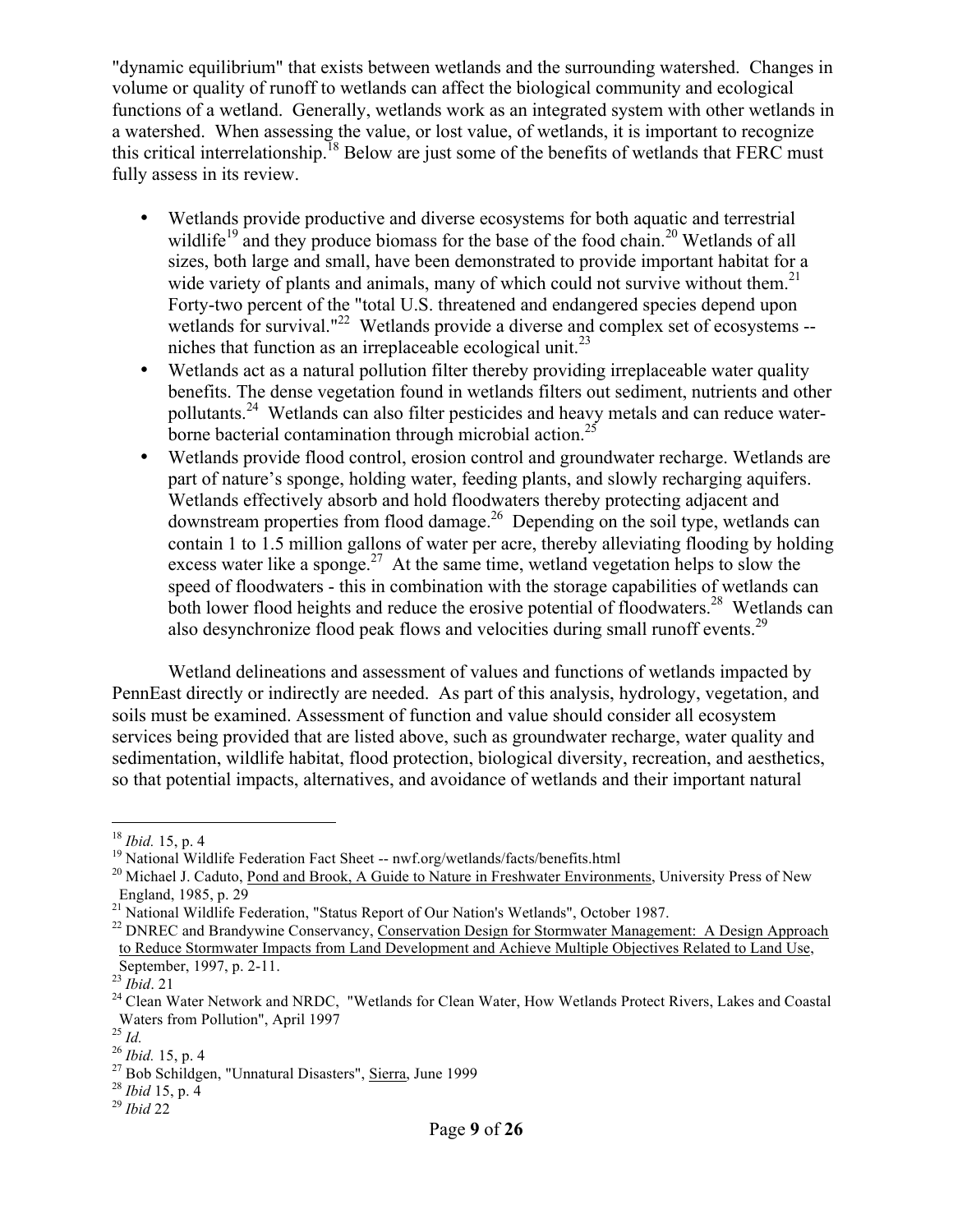buffers can be properly assessed.<sup>30</sup>

The NEPA document must fully assess impacts to wetlands including, but not limited to changes in water levels, flow characteristics, and circulation patterns, the impacts of temporary and permanent alteration of vegetation in and around wetlands, altered temperatures, changed light, altered humidity, altered groundwater or surface water flows, and/or altered flooding frequencies due to the Project. Changes in substrate conditions may affect the ability of the wetland to sustain vegetation and wildlife populations including sensitive amphibian populations. For example, repeated maintenance and lagging restoration practices that span over multiple seasons/years could impact important amphibian and fish migrations and critical reproduction periods if biological windows are not considered. It has been observed and documented by DRN and Conservation District staff around prior pipeline projects that once the pipeline is moving gas, the final restoration phases by the operator are often not a priority leading to inflicted or unnecessary additional harm to sensitive species, due to improper timing or unnecessary delays. Increased run-off as addressed above may introduce contaminants or more sedimentation to the ecosystem. Increased nutrient loading could produce algal blooms and reduce available oxygen in the water. Any impacts to the physical characteristics of wetlands resulting from the construction and operation of PennEast and any associated appurtenances of land, water, air or light transformations must be included in any analysis.

### **Adverse Impacts to Floodplains, Including Their Permanent Alteration, Must Be Given Full Consideration**

Floodplains vegetated with trees and shrubs can be four times as effective at retarding flood flows as grassy areas.<sup>31</sup> In addition, naturally vegetated floodplains provide breeding and feeding grounds for both fish and wildlife, they "create and enhance waterfowl habitat", and they "protect habitat for rare and endangered species."<sup>32</sup> Naturally vegetated floodplains are generally layered with leaf and organic matter which result in organic soils with high porosity and a greater capacity for holding water.<sup>33</sup> The floodplain, in this natural state, is a riparian ecosystem that needs the overbank flows that the natural watershed's hydrology provides in order to remain healthy and in balance.<sup>34</sup> According to the U.S. Environmental Protection Agency, the number one source of pollution to our nation's waterways is from nonpoint sources, including pollution from floodwaters, washed from the land in stormwater runoff.<sup>35</sup> About 40% of the nation's waterways are polluted as a result.<sup>36</sup> Floodplains play a key role in reducing stormwater flows and containing floods, filtering out nonpoint source pollution, thereby reducing pollutant loading and protecting water quality.

The benefits of naturally vegetated and healthy floodplains:

- Stores and slows floodwaters;
- Intercepts overland flows, capturing sediment;
- Stabilizes streambanks, preventing erosion;

 $30$  See attached: Schmid and Company Inc. (2014). The effects of converting forest or scrub wetlands to herbaceous wetlands in Pennsylvania. Prepared for the Delaware Riverkeeper Network, Bristol, Pennsylvania.<br><sup>31</sup> Ibid 22

<sup>&</sup>lt;sup>32</sup> *Ibid* 22<br><sup>33</sup> *Ibid* 22<br><sup>33</sup> *Ibid* 22<br><sup>34</sup> Poff, Allan, Bain, Karr, Prestergaard, Richter, Sparks, and Stromberg, "The Natural Flow Regime", BioScience, Vol. 47, No. 11<br><sup>35</sup> Chester L. Arnold Jr., and C. James Gibbons, "Impervious Surface Coverage, the Emergence of a Key

Environmental Indicator", APA Journal, Spring 1996, p. 245 <sup>36</sup> *Id.*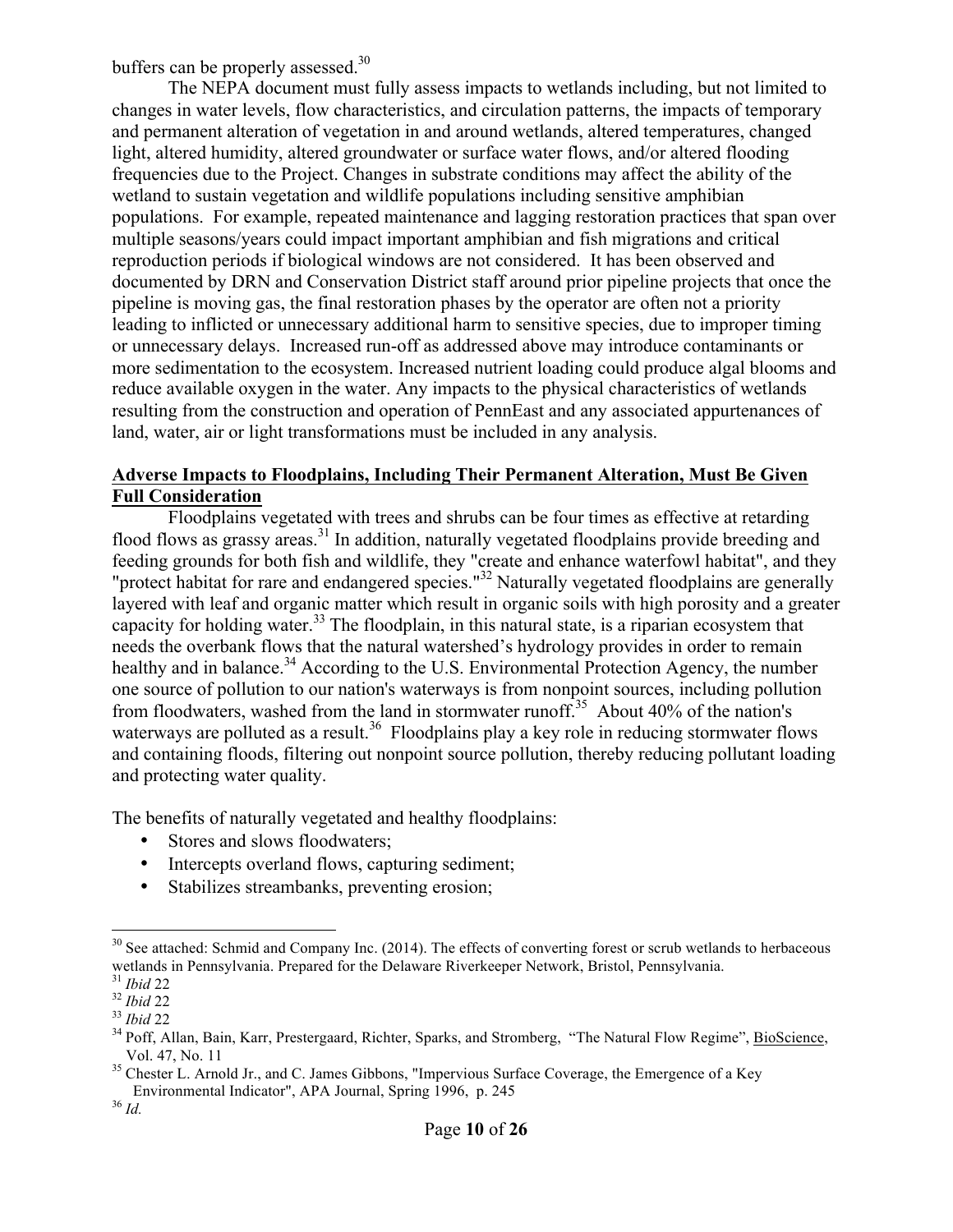- Protects wetlands and other critical habitats;
- Replenishes groundwater aquifer;
- Filters out and/or transforms pollution;
- Provides recreation and education;
- Trees and other riparian vegetation: provide wildlife habitat; process nutrients and other would-be pollutants; shade and cool waterways; provide food for wildlife and stream insects (detritus); provide beauty and refuge.

The Delaware River's health and the health of its tributary streams are threatened by loss of its floodplain's function and the resulting increase in stormwater and floodwater. Adverse impacts to beneficial floodplain values must be considered. These include the accelerated runoff produced along the ROW that will result in more erosion and deposition within streams, increased transport and loading of contaminants, increase in flood peaks due to accelerated runoff (in turn reducing the amount of water entering the ground), decrease in groundwater recharge, blocked or diverted groundwater flow, soil compaction, and the removal of habitat and food sources for wildlife and aquatic life. These impacts can also produce a "ripple" effect by upsetting the balanced ecosystem of the landscape through construction activities. The NEPA document should consider the short term, long-term, and cumulative impacts of these alterations.

Unnatural flood levels and flood damages are experienced by communities living along the Delaware River and tributary streams. In addition, removal of vegetation along water systems removes the natural armoring that helps prevent accelerated erosion from unnaturally high flood flows. The ramifications, individually and cumulatively, of the multitude of proposed stream crossings for flooding, flood peaks, flood damages and erosion must be considered.

# **The Destruction of Naturally Vegetated Buffers Along All Wetlands and Waterways Must Be Given Full Consideration**

Healthy and vegetated streamside buffers serve our communities by:

- Providing flood storage,  $37$  reducing flood peaks,  $38$  and slowing the velocity of floodwaters,<sup>39</sup> and thereby reducing flooding and damaging flows in downstream and nearby communities;
- Protecting and enhancing water quality by preventing and filtering pollution<sup>40</sup> and enhancing the ability of the neighboring stream to process pollutants, $41$  thereby protecting drinking water supplies, recreational uses of our waterways, commercial and recreational fisheries, ecotourism, and business operations that need clean water;
- Recharging aquifers that supply drinking water and base flow to streams; $42$
- Providing and enhancing birding, fishing, hiking and other recreational opportunities that are so critical to our region's aesthetic beauty and community quality of life;

<sup>&</sup>lt;sup>37</sup> Tourbier, J. Toby "Open Space Through Stormwater Management, Helping to Structure Growth on the Urban Fringe".

<sup>&</sup>lt;sup>38</sup> Army Corps of Engineers WRAP, "Technical and Scientific Considerations for Upland and Riparian Buffers Strips in the Section 404 Permit Process", ERDC-WRAP-01-6, May 2002, citing DeBano and Schmidt 1990; O'Laughlin and Belt 1995".<br><sup>39</sup> *Id.* 40 NJAC 7:8 NJDEP Agency Proposal Document at NJAC 7:8-5.5(h), USEPA, "Pesticide Tolerance Reassessment

and Re-registration, Terbufos IRED Facts", EPA 738-F-01-015, October 2001; *Id.* <sup>41</sup> Sweeney & Blaine, "Resurrectingthe In-Stream Side of Riparian Forests", Journal of Contemporary Water

Research & Education, Issue 136, June 2007.

<sup>&</sup>lt;sup>42</sup> Castelle, Johnson, Conolly, "Wetland and Stream Buffer Size Requirements – A Review", J. Environ. Qual. 23:878-882 (1994); NJAC 7:8 NJDEP Agency Proposal Document at NJAC 7:8-5.5(h), page 77; *Ibid. 38*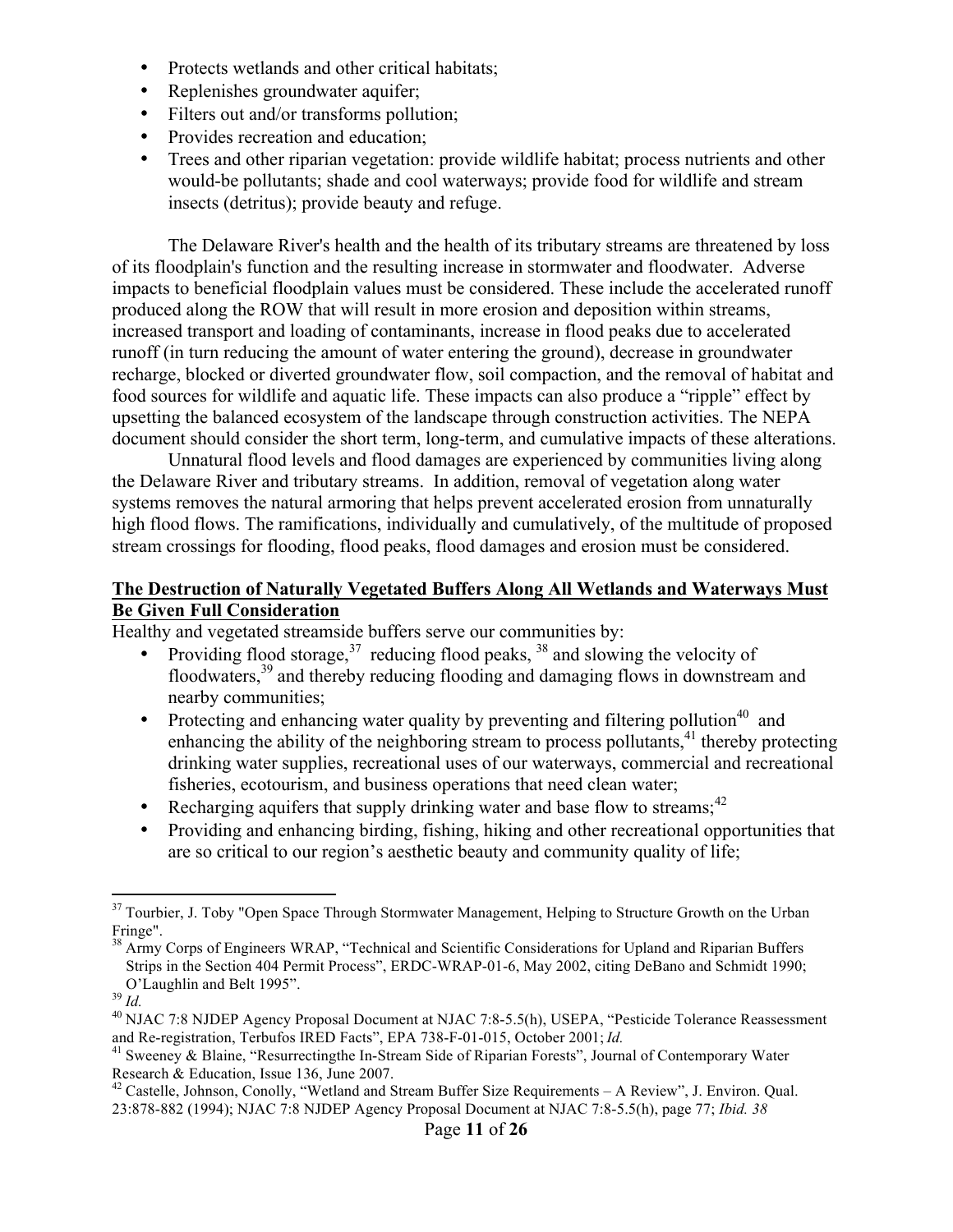- Providing and enhancing the quantity and quality of habitat<sup>43</sup> to aquatic life, animals, birds and plants that are important to our watershed ecologically, economically, recreationally and psychologically;
- Providing organic matter critical for supporting aquatic organisms; <sup>44</sup>
- Providing shading and thereby providing water temperature control <sup>45</sup> important for the quality of the stream including the health of the habitats and aquatic organisms present;
- Reducing flood damages by ensuring structure-free zones devoid of structures to be harmed;
- Protecting public and private lands from erosion and helping streambanks maintain their integrity in order to prevent/minimize the costs and harms of sedimentation and restoration:<sup>46</sup>
- Increasing the market value and marketability of nearby homes and communities;  $47$
- Increasing the opportunity for and success of ecotourism businesses dependent on the aesthetic beauty of the river and its ecological health; and
- Maintaining the unique ecological and historical qualities of our River and region that are an international draw. <sup>48</sup>

Vegetated buffers and floodplain areas are an important food source for aquatic microorganisms, invertebrates and fish.<sup>49</sup> In small headwater streams, as much as  $60$  to 90 percent of the organic food base comes from surrounding forests.<sup>50</sup> The life cycles of the aquatic invertebrates and in turn the fish are closely tied to these organic inputs from the forest.<sup>51</sup> In the larger waterbodies the vegetation provides refuge as well as havens where the smaller fish can find food.<sup>52</sup> The roots, fallen logs, pools, overhanging branches and other habitats that vegetation along the banks creates provides important habitat for fish young to old.<sup>53</sup>

Multiple studies have documented that waterways surrounded by mature woodlands provide a greater variety of important aquatic habitat, support a greater diversity of fish species, and support fish in healthier physical condition than waterways where the forest cover has been removed.<sup>54</sup> Forested streams also provide temperature protections important for aquatic life.<sup>55</sup> The overhead cover provided by forested streamside lands provides shading and temperature control – this directly affects the amount of oxygen the water can support.<sup>56</sup> Increased

 $\overline{a}$ 

<sup>&</sup>lt;sup>43</sup> *Ibid.* 38, citing DeBano and Schmidt 1990; O'Laughlin and Belt 1995"<br><sup>44</sup> *Ibid.* 38, citing DeBano and Schmidt 1990; O'Laughlin and Belt 1995".<br><sup>45</sup> *Ibid.* 38, citing DeBano and Schmidt 1990; O'Laughlin and Belt 1 Functions and Strategies for Management", 2002, citing Swanson, et al; Center for Watershed Protection, "Impacts of Impervious Cover on Aquatic Systems", Watershed Protection Research Monograph No. 1, March 2003; *Ibid. 38* <sup>47</sup> Center for Watershed Protection, Better Site Design: A Handbook for Changing Development Rules in Your

Community, August, 1998, Pg. 134, Lutzenhiser, M. and N.R. Netusil. "The Effect of Open Spaces on a Home's Sale Price." Contemporary Economic Policy 19.3 (2001): 291-298.<br><sup>48</sup> For example, "Pennypack Park in Philadelphia is credited with a 38% increase in the value of a nearby property."

Center for Watershed Protection, Better Site Design: A Handbook for Changing Development Rules in Your Community, August, 1998, p. 134<br><sup>49</sup> J.C. Klapproth & J.E. Johnson, Virginia Cooperative Extension, Understanding the Scence Behind Riparian

Forest Buffers: Effectson Plan and Animal Communities, October 2000, Publication number 420-152.<br><sup>50</sup> *Id.*<br><sup>51</sup> *Id.*<br><sup>52</sup> *Id.*<br><sup>53</sup> *Id.* 55 *Id.* 55 *Id.* 56 *Id*.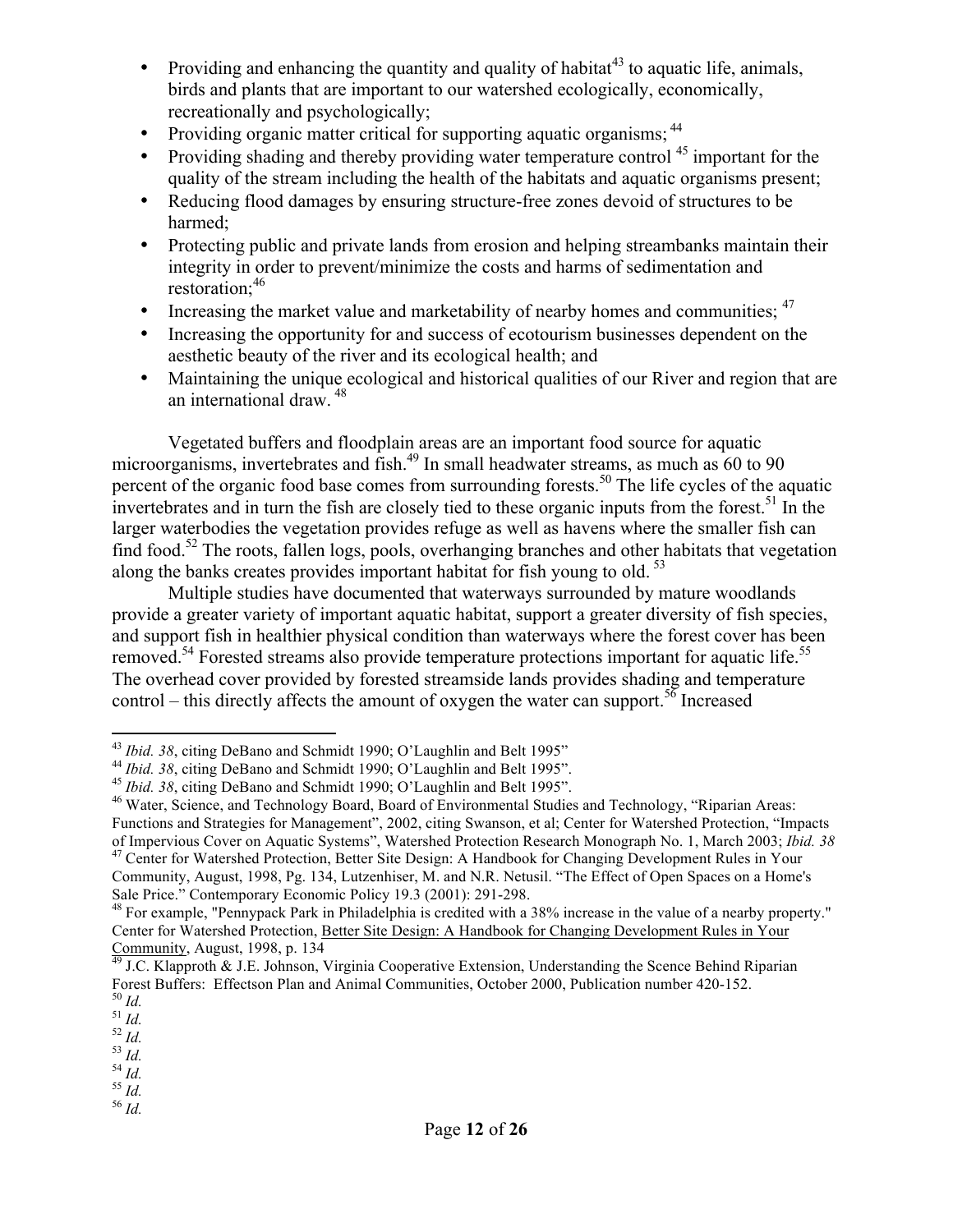temperatures have been found to alter the release rate of nutrients from suspended sediments.<sup>57</sup> Just small increases in temperature can increase substantially the amount of phosphorous released into water.<sup>58</sup>

Shading from buffers reduces overall temperatures but also reduces the daily and seasonal fluctuations in stream temperature. Moderation of stream temperatures is important for healthy habitat. Studies have concluded that removal of streamside vegetation can result in a stream temperature increase of 6 to 9 degrees Centigrade.<sup>59</sup> Just a 9 degree increase can cause heavy growth of filamentous algae.<sup>60</sup> Growth of parasitic bacteria is also encouraged by warmer temperatures.<sup>61</sup> And some species simply cannot survive in warmer water so even seemingly slight temperature changes (the 6 to 9 degree range) can shift the structure of the aquatic community. $62$ 

Removal of forests and vegetation results in polluted runoff, which because of the lack of a vegetated buffer, will enter directly the neighboring stream or river. This kind of polluted runoff includes sediment, nutrients, pesticides, animal waste and more. Too many nutrients in a waterbody, including both phosphorous and nitrogen, encourages an overgrowth of algae and other aquatic plants. Buffers are beneficial also for protecting waterways and communities from other pollutants such as herbicides and pesticides.

Vegetation on stream banks can help filter sediment-laden runoff that would otherwise enter a stream and can reduce and prevent non-natural erosion resulting from increasing stormwater runoff levels upstream and introducing more sediment into the water column. Sediment can block the penetration of light in water, affecting the growth and reproduction of aquatic plants. <sup>63</sup> When sediment settles it can cover stream bottom habitats interfering with the feeding or reproduction of fish and aquatic insects dependent upon them. <sup>64</sup> Too much sediment can clog the gills of fish and, if at high enough levels, result in fish death.<sup>65</sup>

When reaches of a stream with natural function are intersected with dysfunctional reaches there is a net loss in the ability of the stream to provide their water cleaning and protection benefits including processing of nutrients, pesticides, and organic matter. <sup>66</sup>

Vegetated buffers prevent erosion of stream banks and adjacent lands – including both public lands and private lands. Root systems of woody shrubs and trees do a better job of anchoring these soils — this is a function that turf grass, or low growing vegetation as is often found at pipeline stream crossings, simply cannot do effectively.<sup>67</sup> Stream reaches that are

 $^\mathrm{57}$  Id.

<sup>57</sup> *Id.* <sup>58</sup> *Id.* <sup>59</sup> Leavitt, J. 1998. The Functions of Riparian Buffers in Urban Watersheds", page 4, Master of Science Degree Report, University of Washington, Seattle, WA.

<sup>&</sup>lt;sup>61</sup> *Ibid.* 49<br><sup>62</sup> *Ibid.* 49<br><sup>63</sup> David Welsch, <u>Riparian Forest Buffers</u>, US Dept of Agriculture Forest Service, NA-PR-07-91, http://www.na.fs.fed.us/spfo/pubs/n%5Fresource/riparianforests/

<sup>&</sup>lt;sup>64</sup> David Welsch, Riparian Forest Buffers, US Dept of Agriculture Forest Service, NA-PR-07-91,

http://www.na.fs.fed.us/spfo/pubs/n%5Fresource/riparianforests/<br><sup>65</sup> *Id*. 66 *Id*. 66 B.W. Sweeney, Bott, Jackson, Kaplan, Newbold, Standley, Hession and Horwitz, Riparian deforestation, stream narrowing, and loss of stream ecosystem services, Proceedings of the National Academy of Sciences of the United States of American, Vol 101, No. 39, Sept 28, 2004.

<sup>67</sup> National Research Council. 2002. Riparian Areas: Functions and Strategies for Management. Water, Science, and Technology Board, Board of Environmental Studies and Technology, National Academy Press, Washington, DC. Also see Stroud Water Research Center, Protecting Headwaters: The Scientific Basis for Safeguarding Stream and River Ecosystems, 2008.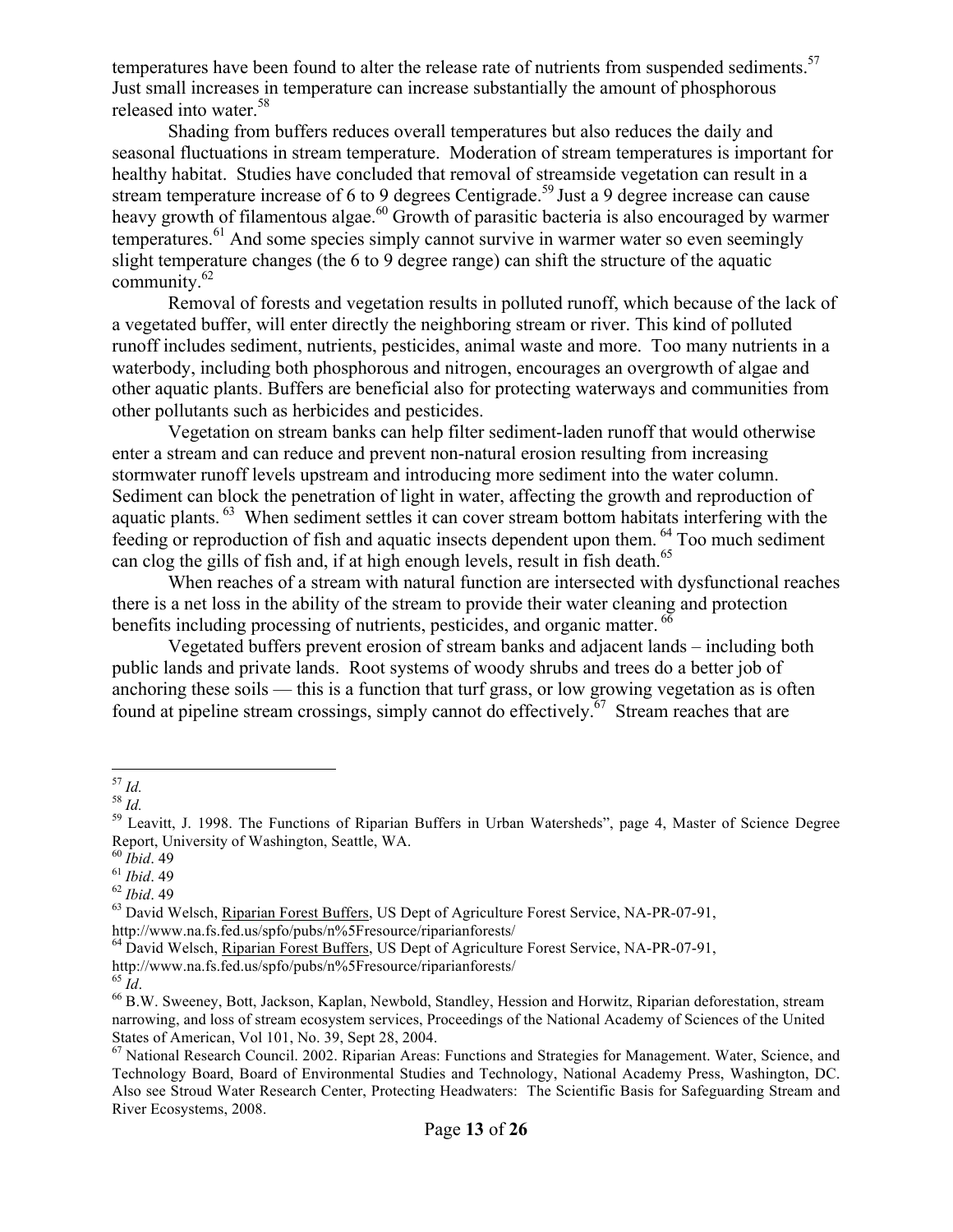forested "exhibit 20 – 33% slower channel migration and lower floodplain accretion rates of sediment and thereby provide more stability than deforested channels."<sup>68</sup>

Research has concluded that forested buffer systems, as opposed to grassed systems or other herbaceous plants, provide an enhanced ability to sequester contaminants instream and to degrade them; this is primarily due to increased biological activity. Increased nitrogen attenuation and pesticide degradation are particularly associated with forested stream buffers.<sup>69</sup>

The removal of healthy forested buffers along the many stream crossings proposed by PennEast must be assessed – individually and cumulatively. In addition, when the stream crossing includes a cut through a pre-existing mature and healthy forest the degradation of the forest on either side of the Right of Way that results from this forest fragmentation needs also to be considered, both in terms of stream impacts and forest impacts.

#### **Fishery Impacts Need Full Consideration**

Benthic invertebrates are impacted during the construction phase of a pipeline whenever any of the open trench cut methods are used. Changes in downstream diversity and structure of benthic invertebrate communities can result. While, in time, the benthic community generally restores, that does not diminish or negate the ecosystem effects during the time of damage including the other cascading affects to other ecosystem services otherwise provided by the invertebrates – including as food for other dependent species, the water quality benefits provided by invertebrates helping with nutrient breakdown, and the breakdown of instream detritus creating food for other species.<sup>70</sup> These impacts must be thoroughly considered.

Using the open trench cut method of crossing can also affect fish, including direct harm but also by reducing the suitability of habitat including for eggs, juveniles and overwintering.<sup>71</sup> Fish exposed to elevated suspended solids levels can experience reduced feeding rates, physical discomfort or damage from the abrasive materials on their gills, decreased instream visibility, reduced food supply, and increased competition as fish attempt to move to cleaner waters.<sup>72</sup> For example, the filling of riffles not only can have adverse impacts for invertebrates and fish, in terms of taking important habitat, but it can also diminish the ability of the riffles to help create oxygen important for aquatic life.<sup>73</sup> Over time these impacts can depress the immune system of fish, result in lower growth rates, result in increased stress on individuals and populations, cause damage to the gills – all of which can result in a decline in fish and population health and survival rates.<sup>74</sup> This of course all gets compounded by adverse effects to the suitability of habitat for eggs and juveniles necessary to support the overall community and population.<sup>75</sup> Additionally, downstream sedimentation and also disruption of flows during crossing activities can result in areas of the stream that are shallower or dewatered, thereby taking preferred habitat.<sup>76</sup> These impacts must be thoroughly considered – including both short term and long term impacts.

All of the aquatic, fish, amphibian and invertebrate species located in and/or around the streams, rivers and/or wetlands to be crossed or impacted by the project must be thoroughly

<sup>&</sup>lt;sup>68</sup> Sweeney, et al, Riparian deforestation, stream narrowing, and loss of stream ecosystem services. 2003.

<sup>&</sup>lt;sup>69</sup> Sweeney, B. W., et al. 2004. Riparian deforestation, stream narrowing, and loss of stream ecosystem services. PNAS, September 2004; 101: 14132–14137.<br><sup>70</sup> *Id.*<br><sup>71</sup> *Ibid* 1.<br><sup>72</sup> Pipeline Associated Watercourse Crossings, 3<sup>rd</sup> Edition, publication prepared for CAPP, CEPA, and CGA by Tera

Environmental Consultants<br> $^{73}$  *Ibid* 1.

<sup>73</sup> *Ibid* 1. 74 *Ibid* 1. 75 *Ibid* 1. 76 *Ibid* 1.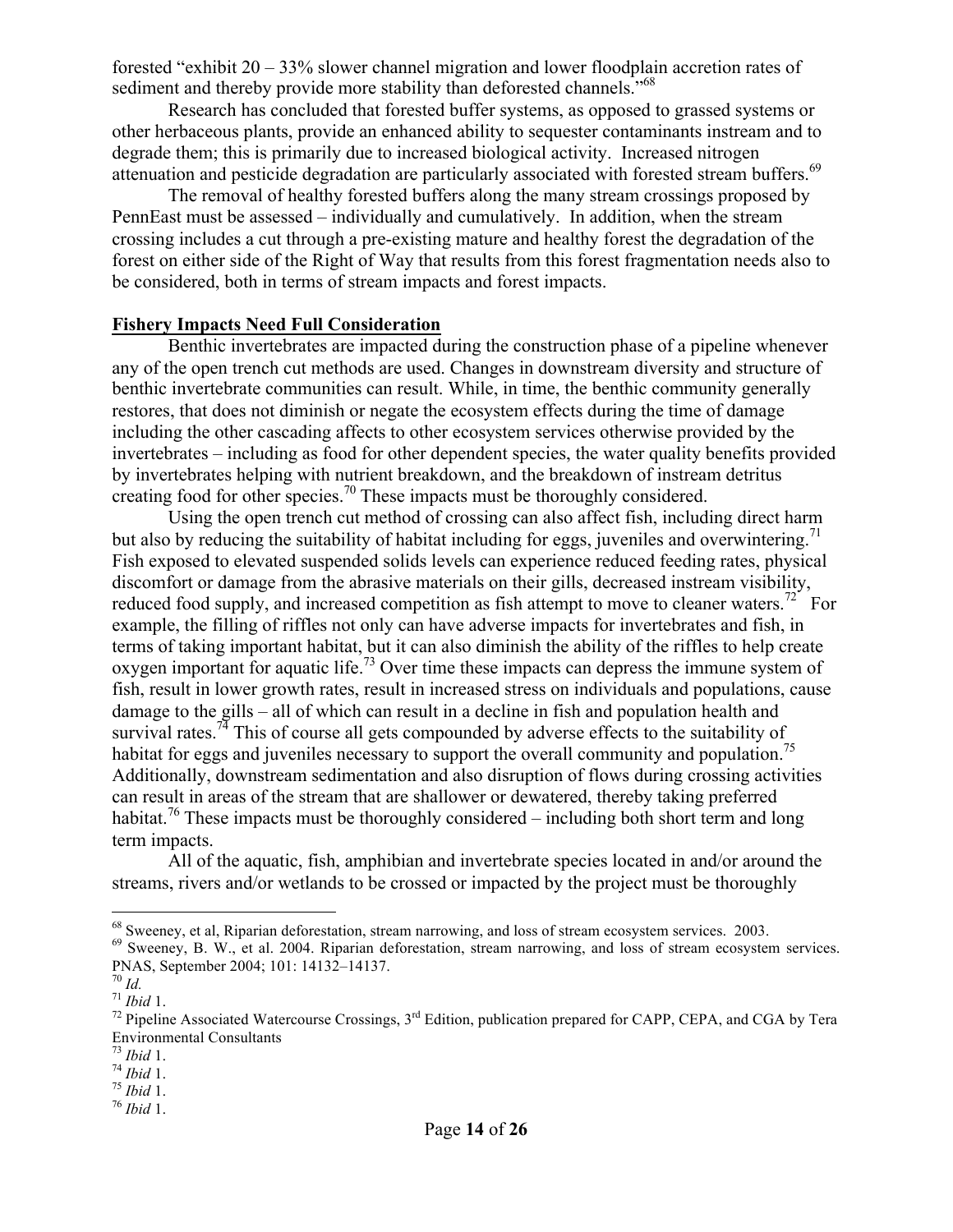catalogued, their population status considered, and the ramifications of the PennEast pipeline construction and operation on aquatic individuals and communities must be analyzed. For example, the headwater streams impacted by the Project must be surveyed for native brook trout. The crossing of multiple streams, including trout waters, will have a large impact on the trout populations and spawning in the region, especially during construction, and will degrade the waterways long after the Project is completed. Water quality and habitat impacts to shortnose sturgeon that spawn in the Lower Delaware River must also be assessed.

Not only must the impact on present species be assessed, but the impact on habitat potential for species that once inhabited the area, or could inhabit it in the future if properly protected must also be considered.

Among the impacts resulting from construction of the Project, the NEPA document must also examine impacts to all aquatic ecosystems caused by the channelization of groundwater and surface water to new areas as it runs parallel to the new pipeline. For example, a gas pipeline installation that crossed the Musconetcong River in Asbury, New Jersey resulted in an alteration in the channelization of groundwater towards running parallel with the pipeline and away from the river, decreasing water levels in the river and negatively impacting trout spawning and macroinvertebrate populations.

## **Impacts to Vegetated Habitats and Dependent Species Needs Full Cataloguing, Consideration and Review**

The Project, as proposed, requires the removal of vegetation from the ROW. This will have a multitude of direct and secondary effects including increased runoff and soil erosion, encroachment and establishment of invasive species, and destruction of wildlife habitat, loss of biodiversity, loss of forest cover and forest edge impacts to the remaining forest, and increased use of herbicides along the ROW that will impact the surrounding ecosystem. The impacts of modifying the various vegetative ecosystems along the length of the project must be assessed, including both direct and indirect effects of project construction and operation. Among the vegetative and ecosystem impacts in need of careful consideration is the impact of forest ecosystems. These impacts must all be identified and accounted for in the EIS.

Pipeline construction results in the loss of riparian (streamside) vegetation.<sup>77</sup> For each of the pipeline construction techniques, there is a resulting loss of vegetation and foliage associated with clearing the stream banks. Riparian vegetation is an important part of a healthy ecosystem and protects the land adjoining a waterway which in turn directly affects water quality, water quantity, and stream ecosystem health. The body of scientific research indicates that stream buffers, particularly those dominated by woody vegetation that are a minimum 100 feet wide, are instrumental in providing numerous ecological and socioeconomic benefits.78 Simply put, riparian corridors protect and restore the functionality and integrity of streams. A reduction in streamside healthy and mature streamside vegetation reduces stream shading, increases stream temperature and reduces its suitability for incubation, rearing, foraging and escape habitat.<sup>79</sup> While horizontal directional drilling may move the construction footprint further away from the stream, it too results in vegetative losses and soil compaction that can have direct stream impacts.

The loss of vegetation also makes the stream more susceptible to erosion events, exacerbating the sedimentation impacts of construction. In crossings that result in open forest

 $77$  James Norman, et al., Utility Stream Crossing Policy, ETOWAH AQUATIC HABITAT CONSERVATION PLAN, July 13, 2008,<br><sup>78</sup> See e.g. Newbold et al. 1980, Welsch 1991, Sweeney 1992, Sweeney and Newbold 2014

<sup>&</sup>lt;sup>79</sup> Canadian Association of Petroleum Producers, Canadian Energy Pipeline Association, and Canadian Gas Association, Pipeline Associated Water Crossings, 1-4 (2005).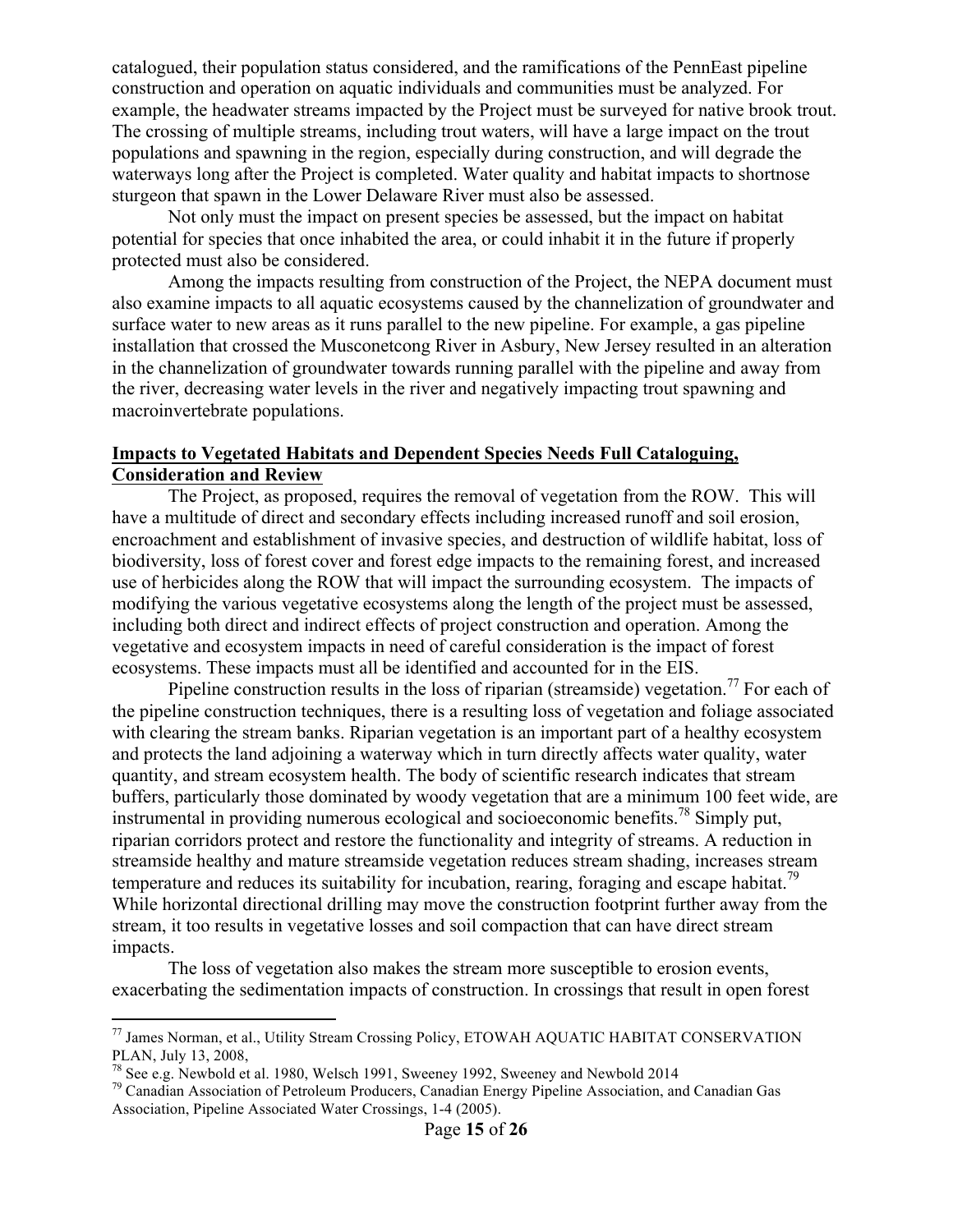canopies, increases in channel width, reduced water depth, and reduced meanders have persisted in the years after using an open cut method of installation. $80$ 

Forest fragmentation and habitat loss is a serious consequence of pipeline construction. Damage to a forest ecosystem includes the direct and actual location of the foot print of the ROW, roadways, construction areas, and above ground aperture locations. An additional 300 feet of forest on either side of the ROW is also impacted. "[F]orest clearing creates an associated edge effect" whereby "increased light and wind exposure creates different vegetation dynamics".<sup>81</sup>

The Nature Conservancy has determined that "[t]he expanding pipeline network could eliminate habitat conditions needed by "interior" forest species on between 360,000 and 900,000 acres as new forest edges are created by pipeline right-of-ways."<sup>82</sup>

#### **Wildlife Impacts Must Be Fully Assessed.**

All animal species located on or that utilize habitats for any portion of the year and their life cycle in, around and/or impacted by the proposed ROW, construction areas and/or project apertures (such as compressors and valve stations) must be thoroughly catalogued, their population status considered, and the ramifications of the PennEast pipeline construction and operation analyzed. Not only must the impact on present species be assessed, but the impact on habitat potential for species that once inhabited the area, or could inhabit it in the future if properly protected and preserved, must also be considered.

Among the impacts to be considered is the impact to interior forest species, such as black-throated blue warblers, salamanders, and many woodland flowers, that require shade, humidity, and tree canopy protection that only deep forest environments can provide. $83$ 

A pipeline ROW corridor "inhibits the movement of some species, such as forest interior nesting birds, which are reluctant to cross openings where they are more exposed to predators."<sup>84</sup> While some species may be inhibited from travelling up or across an open pipeline ROW, others will readily travel up and over, increasing the level of harm – this includes all terrain vehicles (ATVs) that continue to impact areas. The clearing of forest for pipelines can also result in the introduction and linear and outward spread of invasive species (such as Japanese knotweed, Japanese stiltgrass, multiflora rose, *Phragmites* and hay scented fern) resulting in further decline of native wildlife species, and the creation of microclimates that degrade forest health through sunscald and wind-throw. For example, the pipeline corridor becomes a path for ATVs, and seeds of invasives can spread along the corridor in vehicular tires. These invasive plants, if tolerant to shade, can also then colonize surrounding woodlands, decreasing habitat and diversity within the adjacent forest habitat.

FERC must use the best available science to ensure protection of wildlife and avoid jeopardy to wildlife habitat. Failure to employ the best available science to determine the biological baseline and evaluate potential impacts would thwart the purposes of NEPA.

The scope of study for impacts to species cannot be limited to the ROW. The ROW forest buffer, access roads, construction areas, staging areas, areas of aperture placement and operation, and buffers must be examined for species and habitat. The effects of increased forest edge and habitat degradation due to the impacts of construction and permanent impairment of resources on these species must be analyzed as well. The ramifications of noise, light, air and heat impacts

<sup>&</sup>lt;sup>80</sup> Ibid 1.<br><sup>81</sup> Cara Lee, Brad Stratton, Rebecca Shirer, Ellen Weiss, *An Assessment of the Potential Impacts of High Volume Hydraulic Fracturing (HVHF) on Forest Resources*, The Nature Conservancy, Dec. 19, 2011. <sup>82</sup> Nels Johnson, et al., Natural Gas Pipelines, The Nature Conservancy, 1 (December 2011). <sup>83</sup> *Id.* 84 *Id.*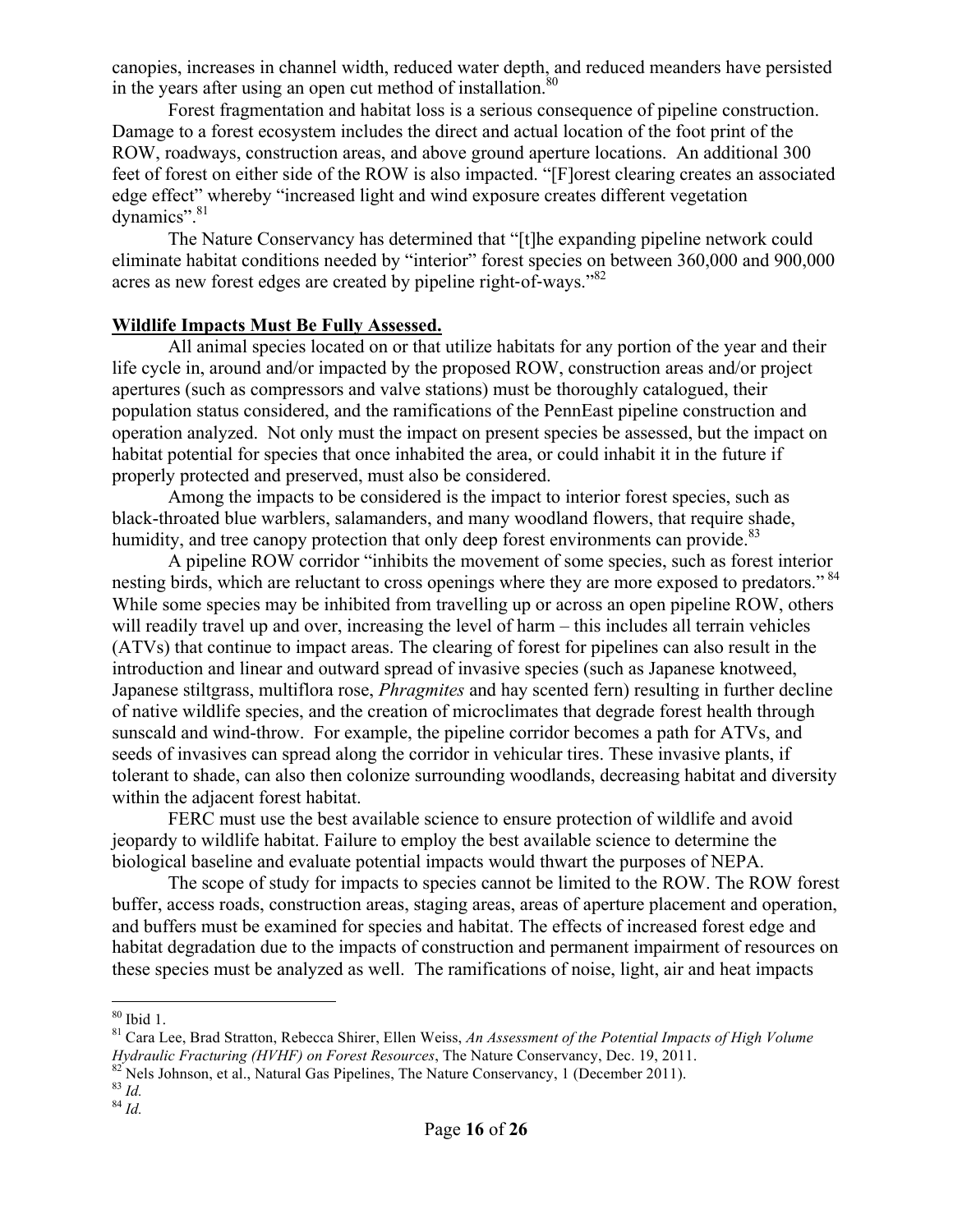from operation of the pipeline and associated apertures such as compressor stations must be fully considered.

# **Endangered and Threatened Plant and Animal Species Must Be Thoroughly Catalogued and Considered**

The Lower Delaware River watershed is home to a significant number of endangered, threatened, and rare species, including plant, fish, mammal, reptile, and amphibian species. There are additional state threatened and endangered species some of which are included on the List of Threatened and Endangered Species that are Critically Dependent on Regulated Waters for Survival.

Among the federally listed species already identified that could be impacted by the project are the Bog Turtle, the Indiana Bat, the Dwarf Wedge Mussel and the Northern Longeared Bat and the little brown bat which have been proposed-for-listing.<sup>85</sup> In addition to those directly impacted, numerous other federally listed species that may be impacted by the Project including American Shad, Shortnose and Atlantic Sturgeon, Striped Bass, New Jersey Chorus Frog, Coastal Plan Leopard Frog, Red-bellied Turtle, Longtail Salamander, Wood Turtle, Eastern Small-footed Bat, Vesper, Cliff, Grasshopper, and Savana Sparrows, Osprey, Peregrine Falcon, Bald Eagle, and Upland Sandpiper.

The NEPA document must assess how the project would affect these species including impacts on habitats, vegetation, reproduction, water quality and other ecological impacts such as increased sedimentation of waterways, increased water temperatures, increased soil temperatures, multiple disturbances over time, mortality due to increased traffic, and impacts to groundwater recharge. All possible impacts to these species resulting from the Project must be studied.

Species monitoring is an extensive process and the timeframe for conducting these studies must not be cut short simply to satisfy the applicant's desired in-service date. More time may be needed to study the true impacts to these threatened, rare, and endangered species if this Project moves forward. The NEPA document must carefully assess whether this Project can proceed without disrupting this habitat or resulting in the taking of any federal or state protected species. Furthermore, FERC should require PennEast to mitigate for the loss of habitat. FERC must ensure full compliance with the Federal Endangered Species Act. The EIS document should clarify that any disturbed areas that will result in compensation, will involve resources that have substantially the same values and functions as those impacted.

The scope of study for impacts to threatened, endangered, and rare species cannot be limited to the ROW. The ROW forest buffer, access roads, construction areas, staging areas, areas of aperture placement and operation, and buffers must be examined for species and habitat. The effects of increased forest edge and habitat degradation due to the impacts of construction and permanent impairment of resources on these species must be analyzed as well. The ramifications of noise, light, air and heat impacts from operation of the pipeline and associated apertures such as compressor stations must be fully considered.

http://httwww.biologicaldiversity.org/campaigns/bat\_crisis\_white-nose\_syndrome/pdfs/Final-Status-Review.pdf

<sup>&</sup>lt;sup>85</sup> See attached: Hein, C. D. 2012. Potential impacts of shale gas development on bat populations in the northeastern United States. An unpublished report submitted to the Delaware Riverkeeper Network, Bristol, Pennsylvania by Bat Conservation International, Austin, Texas.; and Kunz, T. H., & Reichard, J. D. (2010). Status review of the little brown myotis (Myotis lucifugus) and determination that immediate listing under the endangered Species Act is scientifically and legally warranted. Boston University, Boston, MA. Available at: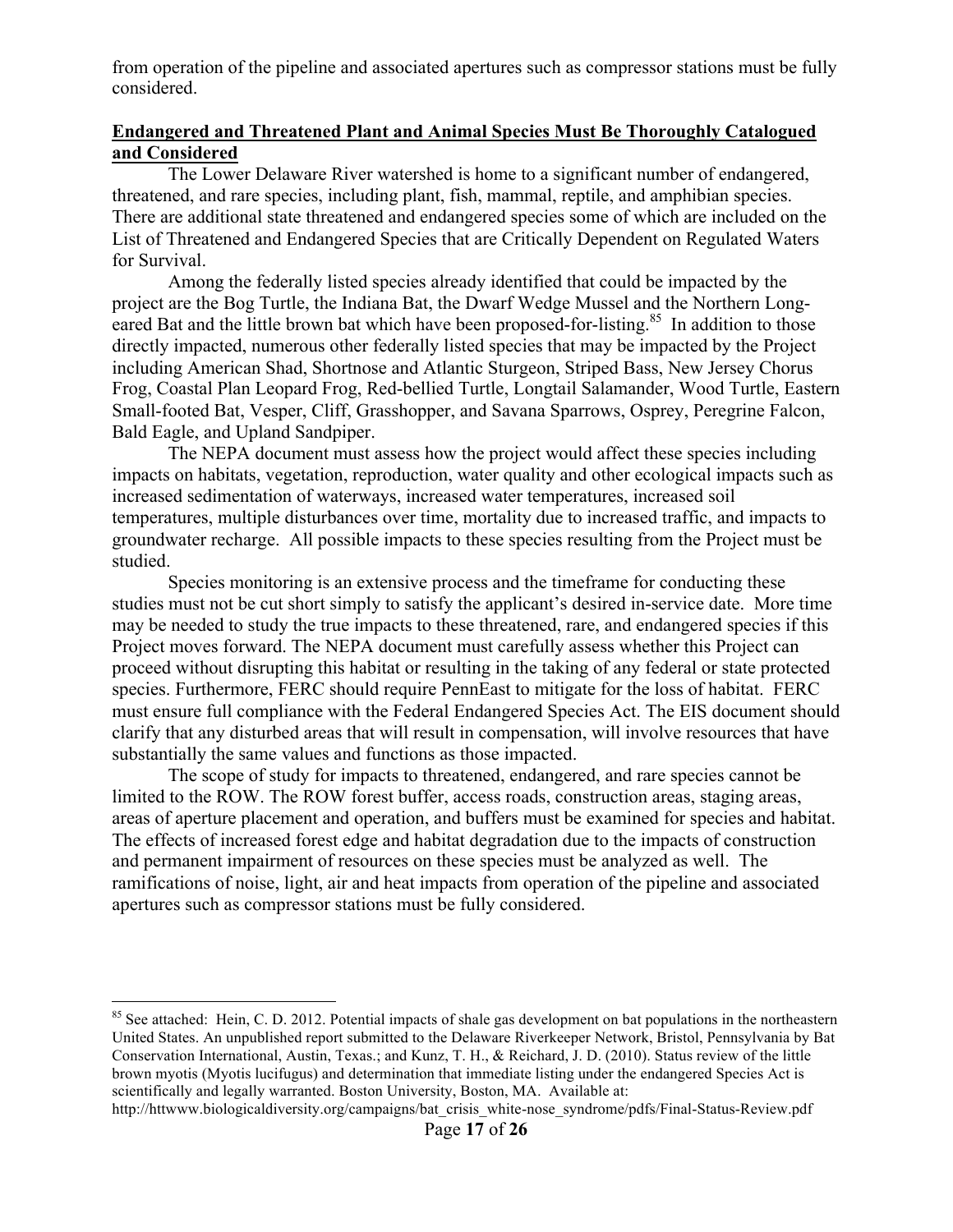# **Invasive Species Impacts Must Be Given Due Attention**

Invasive vegetation out-competes native vegetation and spreads rapidly through forest openings.86 The entire Project would create edge impacts on forest communities that will be disturbed or re-disturbed by the project. The newly-created forest edge will be a direct impact of the Project and will be a prime spot for invasive species infestation on the newly-created edge. Moreover, the Project's disturbance of vegetation in the ROW, access roads, and temporary workspaces will require re-vegetation following construction, which will itself introduce new invasive species.

The damaged and/or changed habitat ecosystems will also be an invitation for invasive wildlife species that can also have near term and long term impacts on the region, all of which must be fully considered.

The spread of invasive species, whether already established and able to find new favorable habitats due to the Project, or resulting from project construction, would have a major impact on the biodiversity of ecosystem through widespread loss of native vegetation and/or native species. The loss of biodiversity is a tragedy in its own right, but it will also affect visitor experience and may result in less utilization of the affected areas by flora enthusiasts, birders, wildlife viewers, hikers, hunters and/or boaters in favor of more biologically diverse sites elsewhere. The reestablishment of native vegetation, especially considering the effects of deer herbivory, will take many years, and until reestablishment is achieved the area will be susceptible to further invasive species infestation. FERC must consider these impacts in the NEPA document.

Moreover, NEPA review must also encompass the impacts of invasive species on groundwater recharge. Invasive species often have shallower root systems than native plants, which allow the soil to erode more readily and to degrade the quality of watersheds by adding to "suspended sediment loads and turbidity."<sup>87</sup>

Finally, the financial impacts of invasive species management must be considered. If the applicant does not commit to conducting permanent invasive species management outside the ROW in the associated forest buffer, the National Park Service, State Park agencies, county park programs, private homeowners and others will be required to fund future eradication programs through money or activity. The NEPA document must consider the Project in light of the unavailability of government resources to ensure the applicant's mitigation and restoration projects are successful on public trust lands.

The PennEast Pipeline is likely to result in new and additional encroachment of undesirable invasive vegetation and animals species into forests, park lands, and other publicly or privately preserved areas destroying biodiversity, reducing the effectiveness of groundwater recharge, and driving away recreational visitors. This will in turn result in a loss of the economic values that accompany high recreational and aesthetic values of a region.

# **Landscape Connectivity Impacts Must Be Fully Considered**

 $\overline{a}$ 

The ROW will create fragmentation of the forest, allowing edge species, including whitetail deer and cowbirds, to encroach deeper into the core forest. These edge effects can negatively impact plant and animal species at least 300 feet within the forest boundary.<sup>88</sup> These impacts must be examined to ensure plant and animal species, including but not limited to rare,

<sup>86</sup> New Jersey Audubon Society, Forest Health and Ecological Integrity Stressors and Solutions: Policy White Paper (March, 2005), available at http://www.njaudubon.org/Portals/10/Conservation/PDF/ForestHealthWhitePaper.pdf.

 $87$  T. Stohlgren, C. Jarnevich  $\&$  S. Kumar, Forest Legacies, Climate Change, Altered Disturbance Regimes, Invasive Species and Water, Unasylva 229, 2007, at 44, 47-8.<br><sup>88</sup> Janzen, D.H., The Eternal External Threat, in Conservation Biology, The Science of Scarcity and Diversity

<sup>(</sup>Soulé, M. E., ed. 1986).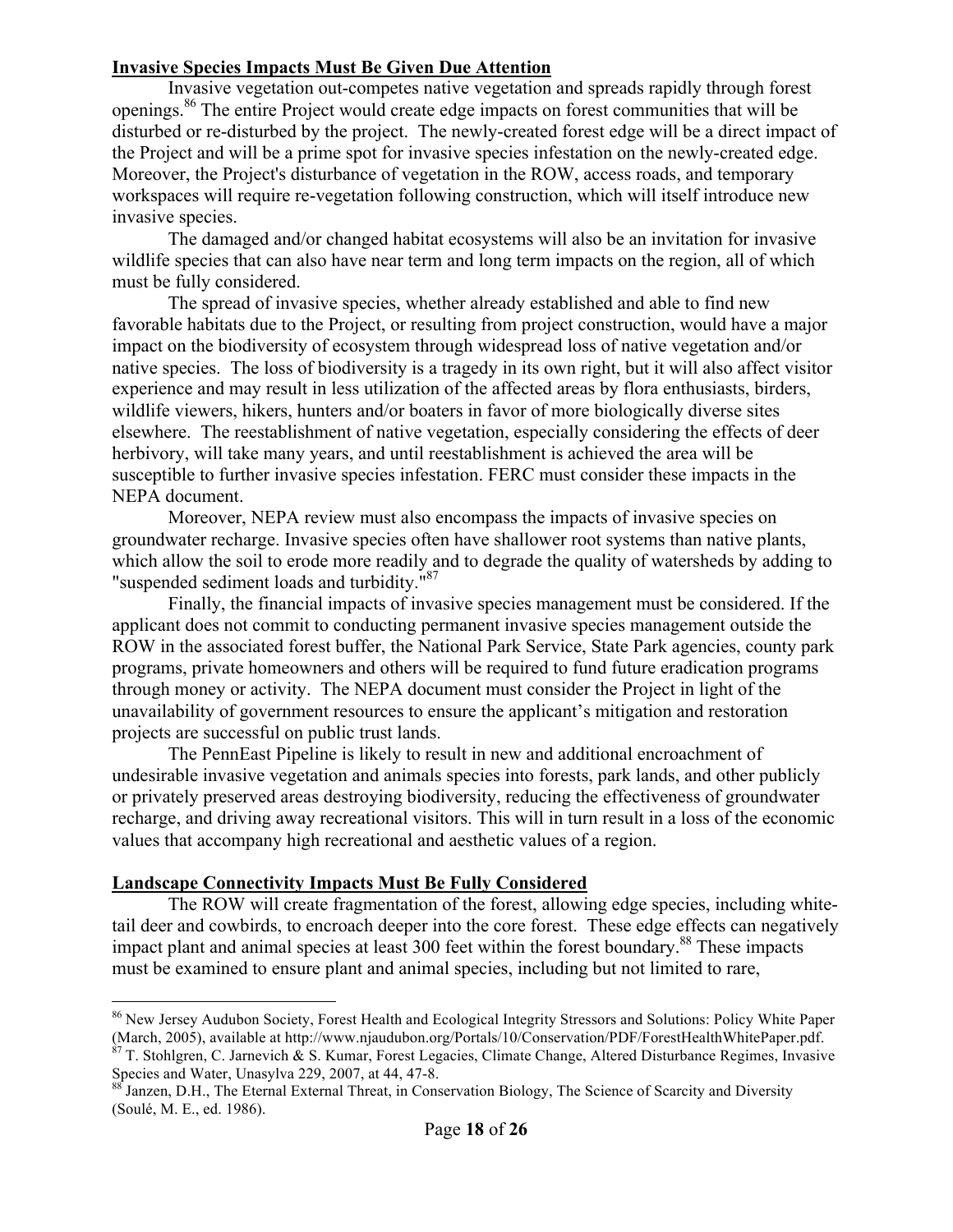threatened, and endangered plant species populations can be maintained in the ecosystem surrounding the ROW. Among the issues to be considered is whether any portions of the planned ROW are an essential functional portion of a species' overall habitat requirements, such as nesting or feeding, and therefore could not or would be very difficult to replace. Furthermore, species requiring large integral home ranges will be negatively impacted and coordination with NPS and the U.S. Fish and Wildlife Service is necessary to identify whether such species will be impacted by further forest fragmentation.

## **Geology and Soil Impacts Could be Significant and Must Be Considered**

FERC's analysis should include a full examination of the geological formations that will be impacted by construction activities, such as groundwater aquifers and water table depth, sinkholes, and springs. FERC must disclose how this Project will avoid all negative impacts to these features.

Blasting for stream crossings with bedrock can be proposed by pipeline operators. Instream blasting causes direct mortality to fish and aquatic organisms. <sup>89</sup> Trenching and blasting result in short term increases in sediment and turbidity levels that are higher than allowed by most regulatory agencies. <sup>90</sup> Pipeline water crossings have been shown to greatly decrease available fish cover and habitat complexity in the ROW in the longer term. The elimination of pools, riffles, and other stream characteristics caused by pipeline construction can have serious impacts on fish populations by reducing the available area for feeding, breeding, rearing and resting.<sup>91</sup> DRN has also observed and documented short term well water impacts to homeowners located near blasting and trenching operations of a pipeline ROW when turbidity and sediment in the well has made the water unpotable without treatment.

Areas of steep slopes will be traversed by the Project. Steep topography maximizes the potential for erosion, rock slides and even avalanches caused by construction of the Project. Significant permanent scarring of the geological resources could occur, with geologic impacts far more severe than would occur in level topography. Therefore, the feasibility of erosion control mechanisms in these areas must be evaluated taking into account local topography.

The digging of trenches for the Project will involve excavating tons of soil and requires that soil surveys be conducted in relation to the Project. Construction and re-establishment of vegetation along the ROW provides an opportunity for run-off and the loss of productive soil. Construction activities will change the drainage patterns along the ROW and necessitate detailed studies of impacts to water resources. Expansion of the ROW has the potential to affect the physical properties of the soil along and adjacent to the ROW by clearing land cover, thus changing the sunlight exposure and moisture content of the soil. Reduction in soil moisture increases the risk of wind erosion. ROW expansion will also result in increased use of herbicides for ROW maintenance, which will chemically alter soil composition. Spillage of fuel oil and the creation of trench breakers during construction activities may also result in the chemical alteration of soil. Furthermore, natural gas pipelines increase localized soil temperatures; therefore, the EIS must examine the impact to soils within the vicinity of the pipeline that

<sup>&</sup>lt;sup>89</sup> Reid S, Jalbert A, Metikosh S, Bender M. 2002. "A performance measurement framework for pipeline water crossing construction". In Environmental Concerns in Rights-of-Way Management: Seventh International Symposium. Elsevier Science Ltd. p.697-703.<br><sup>90</sup> Harper, HW and Trettel R. (2002). Theoretical modeling of suspended sediment, turbidity dynamics, and fishery

impacts during pipeline construction across streams. In Environmental Concerns in Rights-of-Way Management: Seventh International Symposium. Elsevier Science Ltd. P. 753-763.<br><sup>91</sup> Brown, CM, et al. (2002). Effects of pipeline rights-of-way on fish habitat at two Alberta stream crossings. In

Environmental Concerns in Rights-of-Way Management: Seventh International Symposium. Elsevier Science Ltd. P. 705-715.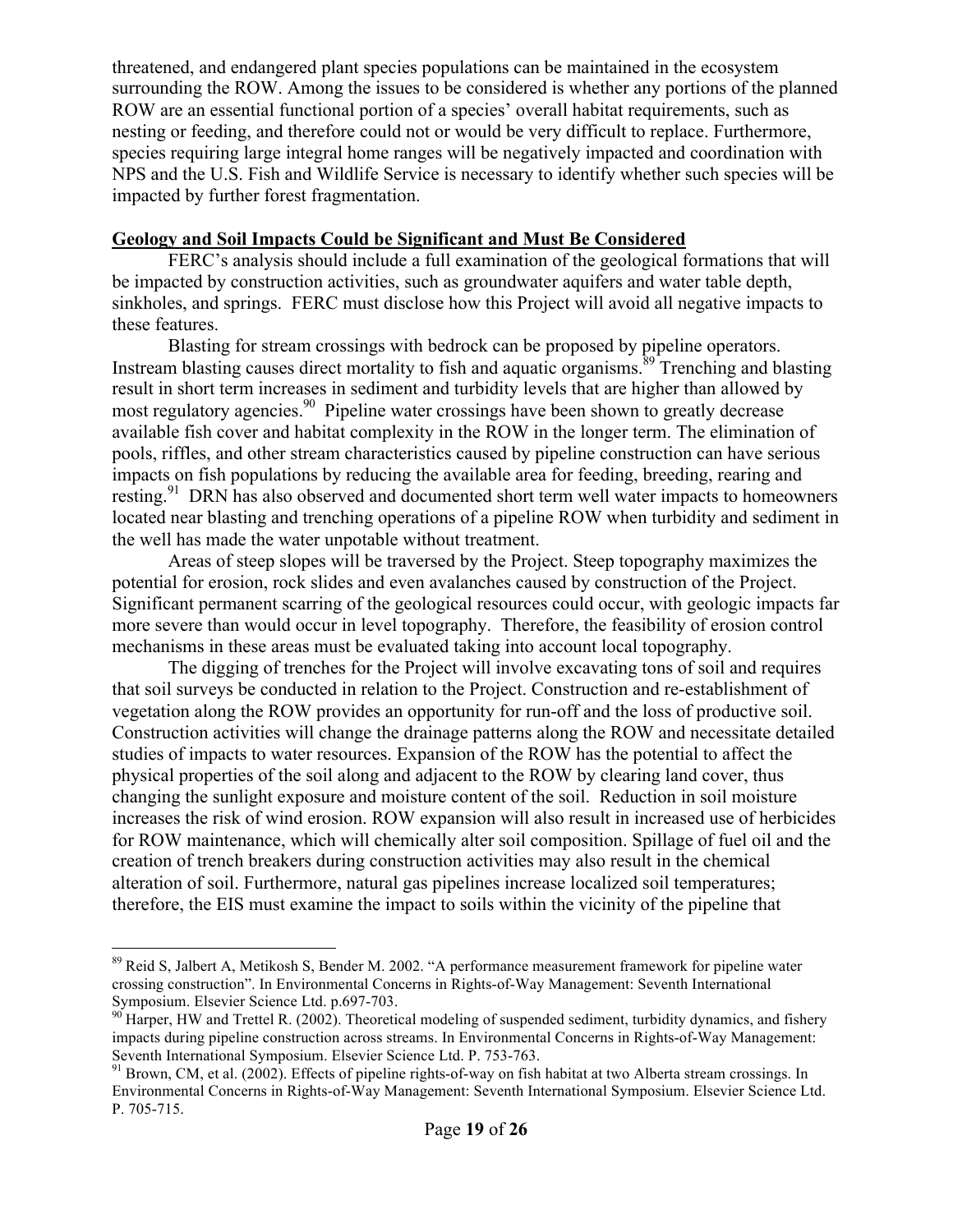experience this warming effect. The Commission has previously ignored this issue and cannot continue to do so for this Project.

Construction activities will also necessitate the removal and disposal of material. The NEPA document should address where the removal will be conducted and where the material will be disposed, whether digging to install the pipeline is likely to intercept the water table, and what effects the resultant pumping will have.

It has already been brought to the attention of FERC, via other commenters, that there is Karst Geology and Limestone areas that will be crossed by the PennEast pipeline project. The ramifications for this geology, sinkholes and other resulting impacts, including the increased potential for a pipeline break, must all be considered.

# **The Proposed Pipeline Will Have Air Quality Impacts That Must Be Considered and Addressed**

This Project will have serious impacts on the air quality along the ROW, ROW buffer, access roads, and surrounding landscape. Air quality degradation needs to be examined in relation to its health and safety impacts for nearby, full-time residents as well as for visitors to the region, plant life and wildlife.

Compressors and pipelines associated with shale gas are also sources of air pollution including methane, ethane, benzene, toluene, xylene, carbon monoxide and ozone.<sup>92</sup> Compressor stations have also been found to emit formaldehyde, another known carcinogen.

Diesel emissions during construction will be among the air quality impacts to residents, visitors and wildlife. Further increases in diesel emissions as a result of the Project may lead to a higher level of ozone along the ROW as the cleared ROW provides more sunlight for nitrogen oxides and reactive organic gases to combine.

The cumulative impact analysis should include consideration of the incremental impact of the Project on air quality, added to the air quality impacts of existing and reasonably foreseeable Marcellus Shale development in the region, including other pipeline construction, and the end use of the gas, including potential shipping as LNG. Natural gas and oil production and transmission emit substantial amounts of air pollution, including volatile organic compounds (VOCs), nitrogen oxides (NOx), and toxic air pollutants. The toxic air pollutants include benzene, a known carcinogen; toluene, nhexane, and xylenes, which can lead to nervous system effects; and ethylbenzene, which can cause blood disorders. VOCs and NOx contribute to local and regional ozone pollution, which has serious impacts on human respiratory and cardiovascular health as well as on vegetation and forest ecosystems. Particulate matter, whether directly emitted from exhaust and fugitive dust during construction, from operation of dieselfired engines, or indirectly created from interactions of NOx emissions in the atmosphere, also affects respiratory and cardiovascular health.

The NEPA document should assess air emissions and particulate deposition from the construction and operation of the Project and its infrastructure based on the cumulative impact of the proposed line's emissions *together with* air emissions from existing and reasonably foreseeable Marcellus development and end uses of the gas delivered by the pipeline.

# **Noise Impacts from Pipeline Construction and Operation Need Full and Fair Consideration**

FERC must explore the impacts of construction, operation, and maintenance of the Project on residents, wildlife and visitors. Noise associated with construction can have a devastating impact on wildlife. Certain species depend on hearing for courtship and mating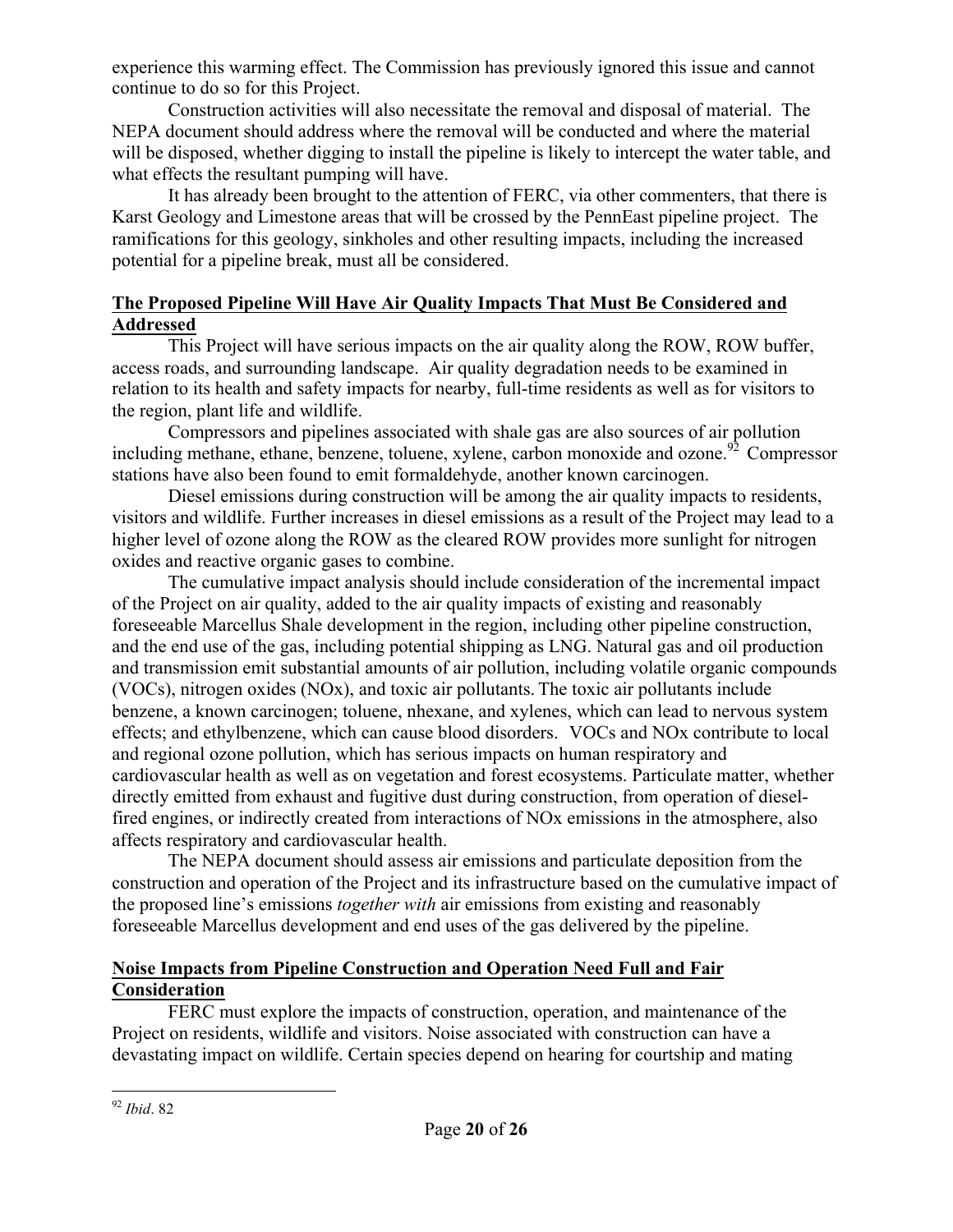behavior, prey location, predator detection, or homing and will suffer serious detrimental impacts from construction and/or ongoing operation of compressor stations. Such impacts must be considered.

Noise impacts to year round residents as well as visitors must also be examined as sensitivity to noise is very variable and these impacts may lead to less utilization of the associated parklands by the public, decreased quality of life by residents, health impacts to those repeatedly exposed, and/or a reduction of nearby wildlife impacting recreation.

FERC must include construction impacts in the scope of its environmental review. To determine these impacts, the applicant must be asked to provide specific details on construction activities, including the type of equipment that will be used and when it will be used, what season and time of day construction activities will occur, and the specific noise-producing attributes of each piece of equipment.

The possibility of ground-borne vibration and noise impacts related to construction activities on habitat, steep slopes, etc. must be studied. Resources near the Project will be especially susceptible to ground-borne vibration as the applicant is proposing to construct an underground pipeline that will require the creation of a trench across an extremely sensitive landscape.

Noise impacts to the landscape will be exacerbated by the creation of the ROW and the removal of vegetation. As the ROW expands, noise from construction, operation, and maintenance of the pipeline will penetrate farther into the forest, affecting additional wildlife. FERC must assess the severity and nature of this impact throughout the different seasons and the overall lifetime of the project.

The movement of construction equipment and long-term maintenance vehicles may impact sensitive receptors in the surrounding local communities along utilized roadways and access roads. Further, if detours are used during the construction project, the roadways that bear the re-directed traffic may be impacted by the increased noise. The NEPA document must address both of these secondary noise impacts.

The ongoing noise of the Kidder Township compressor station must be fully considered as must the ongoing vibration impacts of operation of the pipeline as gas passes through it.

# **Viewsheds Are an Important Part of The Impacted Community That Must be Considered**

Viewshed impacts should be examined in a way that describes any physical changes to the landscape, examines consistency with the objectives of the NPS, and state and county parkland management plans to preserve scenic resources, and considers the ramifications for community planning documents and zoning, compatibility in mass, scale, and prominence, and degree of contrast in line, color, and form.

Viewer sensitivity will be extremely high to viewshed impacts as the lands impacted by the Project are some of the last remaining contiguous forests in New Jersey and Pennsylvania and are preserved lands highly utilized by recreational visitors and highly prized by both residents and potential homebuyers. Altering the natural visual environment on these lands through the construction of a gas pipeline would be adverse to user's expectations that the area will have natural, wild viewsheds. These impacts must be heavily weighted.

To properly assess these impacts, the Commission should consider, but not be limited to, the following issues: probable viewers and their viewer sensitivity, all significant vistas and viewsheds that could be impacted by any of the alternatives, and the dominant elements of the current viewsheds and how each alternative will impact that viewshed or vista. Moreover, the construction activities, the ROW, and clearing of access roads will produce localized scenic resource impacts that must be assessed in the NEPA document. The document should address all foreground, middle-ground, and background vistas in its analysis of impacts.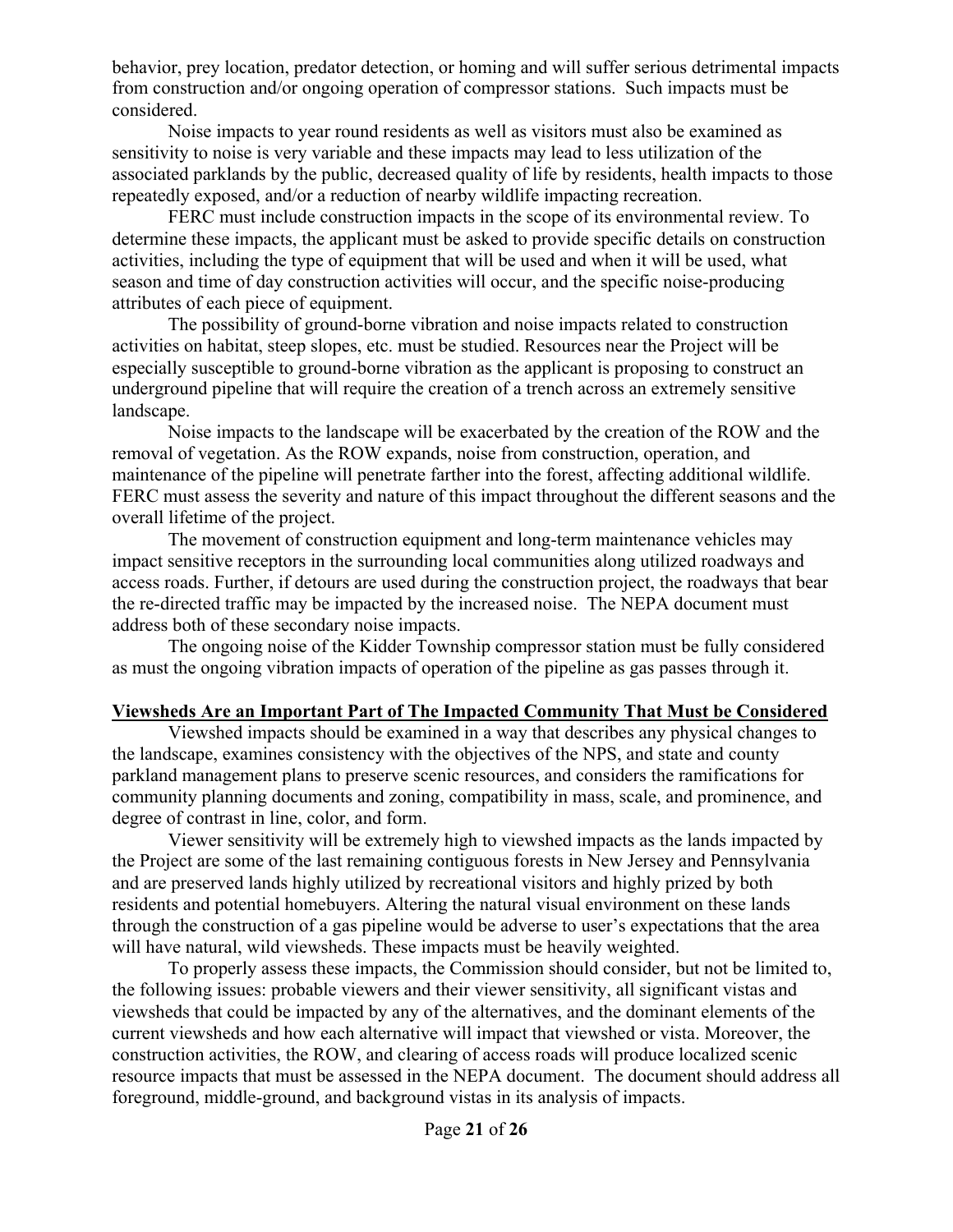## **Climate Change and Greenhouse Gases**

 $\overline{a}$ 

Carbon sequestration in forest cover is a critical mechanism in combating climate change. Forests serve as carbon sinks, removing excess carbon dioxide from the atmosphere and storing the compound over several decades. The applicant proposes to clear-cut more than 350 acres of forest, decreasing the landscape's ability to provide carbon sequestration services. This impact must be addressed in the NEPA document.

The construction of the Project will require a large amount of fossil fuel to power construction equipment. The NEPA document must explore what impact construction vehicle emissions will have on climate change.

Further, FERC should consider the cumulative impacts of the Project's direct and indirect greenhouse gas ("GHG") emissions. Direct emissions may include but are not limited to carbon dioxide  $(CO_2)$  and nitrous oxide  $(N_2O)$  emissions from compressor engines, line heaters, and generators; fugitive methane emissions from compressors and pipelines; and black carbon emissions from diesel vehicles and equipment. Notably, methane is 84 times and  $N_2O$  is 280 times more warming than  $CO<sub>2</sub>$  over a twenty-year period, while black carbon is estimated to be 2,200 times more warming than  $CO<sub>2</sub>$  over the same period.<sup>93</sup>

Additionally, large amounts of methane leak into the atmosphere during the "transport, storage and distribution" phases of the natural gas delivery process including during transmission through interstate pipelines.<sup>94</sup> Even conservative estimates of leakage during gas transmission, storage and distribution have given a range of up to  $3.6\%$ .<sup>95</sup> If additional processing is required before the gas can be transported through a pipe then as much as 0.19% more of the gas can be lost.<sup>96</sup> The majority of emissions from the transmission segment come from leaks on compressor components. Leaks of methane from the pipelines are also caused by disturbances from earth movement, the breakdown of joints, corrosion, and natural processes that degrade softer elements in the pipe. After the gas moves through transmission lines, underground distribution pipelines move the gas from the local gas utility/ distribution company to the end user, the residential or commercial customers. These greenhouse gas emissions must be fully, fairly and conservatively assessed.

Furthermore, indirect effects of the Project's transportation of natural gas from the Marcellus Shale region should be analyzed including, but not limited to the impact of this gas when combusted for use, releasing GHG that cause climate change. This effect is not only reasonably foreseeable, it is certain. Since NEPA analyses of GHG sources must take into account all phases of the proposed action, such certain downstream effects of a gas pipeline should be assessed. Moreover, cumulative impact analysis requires that these GHG emissions be considered in the context of GHGs emitted from the aggregate of natural gas that have been and will reasonably foreseeably be extracted from the Marcellus Shale region.

<sup>&</sup>lt;sup>93</sup> United Nations Framework Convention on Climate Change, Global Warming Potentials http://unfccc.int/ghg\_data/items/3825.php (last visited Nov. 10, 2010). L. Bruce Hill, Clean Air Task Force, The Carbon Dioxide-Equivalent Benefits of Reducing Black Carbon Emissions from U.S. Class 8 Trucks Using Diesel Particulate Filters: A Preliminary Analysis 3

<sup>&</sup>lt;sup>94</sup> R. Howarth, D Shindell, R. Santoro, A. Ingraffea, N. Phillips, A Townsend-Small, Methane Emissions from Natural Gas Systems, Background Paper Prepared for the National Climate Assessment, Reference number 2011- 0003, Feb. 25, 2012.; See also U.S. EPA 1997. Methane Emissions from the Natural Gas Industry. USEPA National Risk Management Research Laboratory, June 1997, EPA-600-SR-96-080.<br><sup>95</sup> Howarth, R. W. (2014). A bridge to nowhere: methane emissions and the greenhouse gas footprint of natural gas.

Energy Science & Engineering.; *See also* R.W. Howarth, R. Santoro, A. Ingraffea, Methane and the greenhouse-gas footprint of natural gas from shale formations, A letter, Climatic Change, March 13, 2011.

<sup>&</sup>lt;sup>96</sup> R.W. Howarth, R. Santoro, A. Ingraffea, Methane and the greenhouse-gas footprint of natural gas from shale formations, A letter, Climatic Change, March 13, 2011.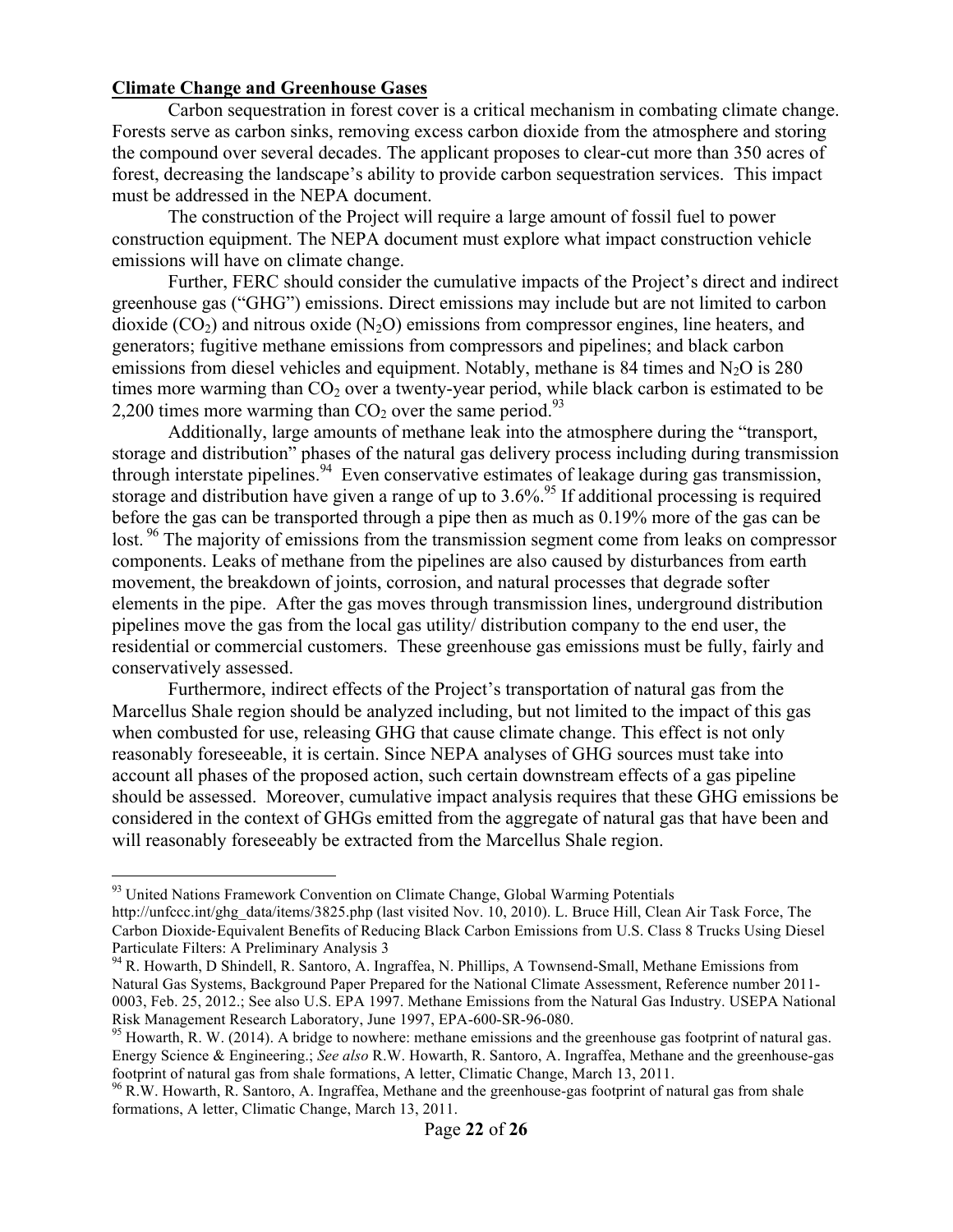The production of the pipes, mining of metal and supplies to manufacture the pipelines, and the transport of those pipes from the production facility to the final pipe destination need also be considered in the impacts as all of these manufacturing processes are labor and fossil fuel dependent.

# **Exposed Pipelines and Associated Risk of Rupture**

Because open trench pipeline installations may unnaturally alter both stream bank and streambed (i.e., channel) stability, there is an increased likelihood of scouring within backfilled pipeline trenches. Flooding rivers can scour river bottoms and expose pipelines to powerful water currents and damaging debris. Additionally, unusually heavy rains possibly associated with climate change, threaten to increase overall stream degradation and channel migration – thereby exposing shallowly buried pipelines. Exposure of the pipeline raises a greater risk of pipeline damage, breakage and pollution; with pipeline breakage resulting in the catastrophic discharge of its contents into the natural stream system. Soil erosion and channel migration reduces the soil cover over a pipeline, resulting in the formation of a scour hole which makes the pipeline vulnerable to rupture. Lateral migration of stream channels can also heighten the risk of pipeline exposure.

Scour hole development proximal to pipelines is well-documented in both stream and seabed settings.<sup>97</sup> Federal regulations require that pipelines crossing rivers be buried at least four feet underneath most riverbeds.<sup>98</sup> An expert at HydroQuest has determined that, at a minimum, any pipeline installed using the open trench cut method needs to be installed at least 24 feet below the stream bed in order to prevent exposure from scour.<sup>99</sup>

Another significant environmental risk associated with both wet and dry trench methods of gas pipeline crossings of rivers and streams is the potential of releasing hydrocarbons or other contaminants directly into surface water and fragile downstream ecosystems, including hydrocarbon laced liquids such as benzene that are part of the gas being delivered by the pipeline. Hydrocarbon-laced condensate or natural gas liquids (NGLs) associated with natural gas (e.g., benzene) pose an environmental risk if pipe rupture occurs (e.g., to potential bog turtle habitat and travel corridors, fisheries, downstream drinking water supplies as well as underlying aquifers recharged by stream water). Clean up associated with pipeline breaks can be extremely expensive.

The potential for scour, pipeline exposure, pipeline rupture and resulting impacts must be full consideration in NEPA review, especially given the high number of stream crossings slated for this project.

#### **Energy Impacts Require Assessment**

Energy impacts must also be examined in the NEPA document. Aspects of the Project that should be studied for their energy impact include: all energy-consuming equipment and processes that will be used during the construction and operation of the Project; the energy efficiency of required materials, fuels, and equipment; the number of maintenance trips necessary for maintaining the ROW over its intended life; the mode of transportation and use of fuel for these activities; and an estimate of the total energy requirements for each proposed alternative.

 $97$  Fogg, J. and Hadley, H., 2007, Hydraulic Considerations for Pipelines Crossing Stream Channels. Technical Note 423. BLM/ST/ST-07/007+2880. U.S. Department of the Interior, Bureau of Land Management, National Science and Technology Center, Denver, CO. 20 pp. http://www.blm.gov/nstc/library/techno2.htm.

<sup>98</sup> Billings Gazette, July 21, 2011: http://billingsgazette.com/news/state-and-regional/montana/article\_c8d20d9e-<br>b391-11e0-941f-001cc4c002e0.html

 $99$  Expert Report from HydroQuest.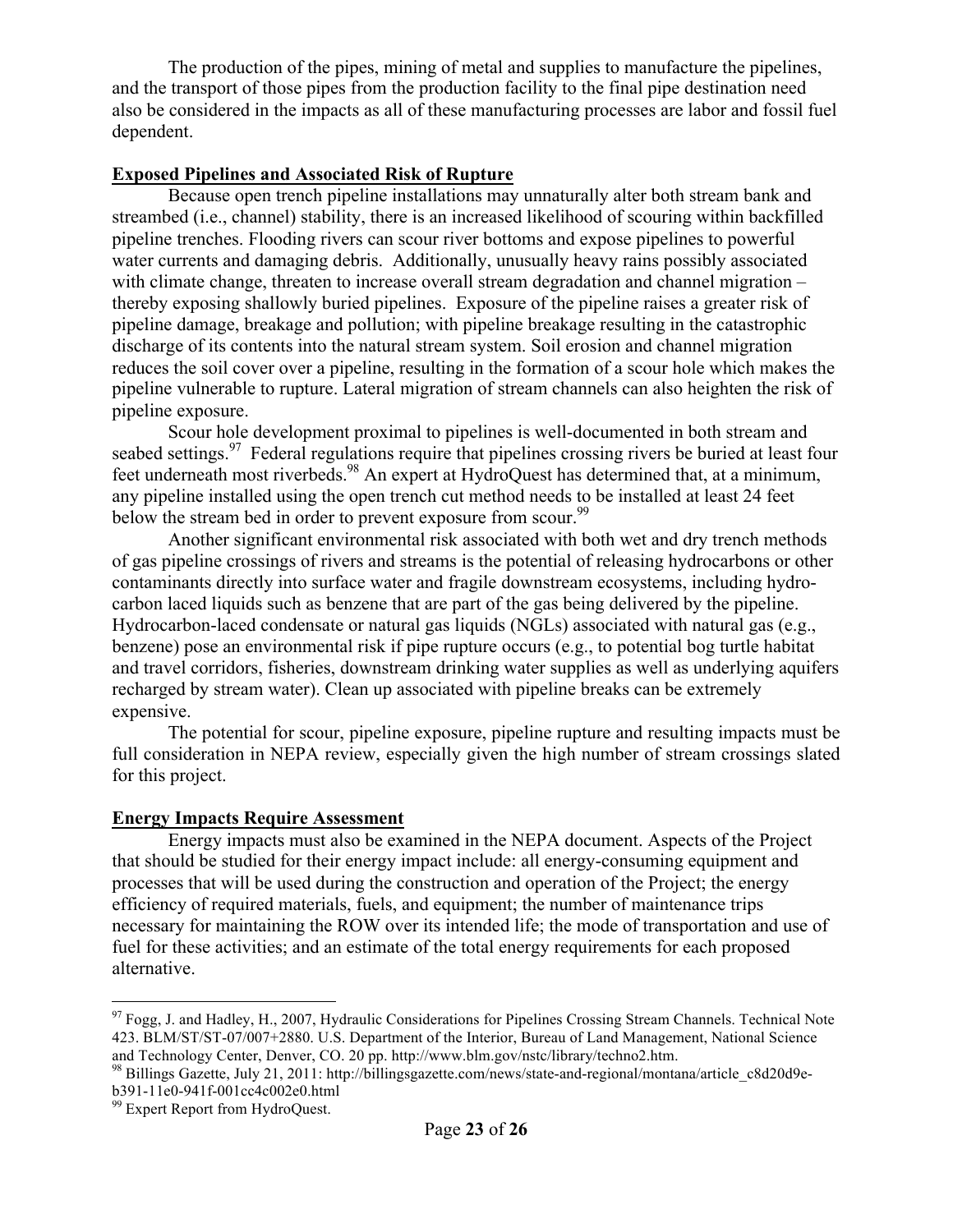The NEPA documents should also examine the impacts of increased energy consumption that will result from upgrading the natural gas pipeline. Part of this analysis should discuss how bringing more energy into New Jersey will affect future energy conservation efforts.

Energy consumption impacts should be calculated for the lifetime of the proposed Project and Project alternatives, and should be an aspect of the irreversible commitment of resources section of the NEPA document.

The impacts of this project on clean energy investments as well as the ability of clean energy options to provide the energy needs targeted should also be part of the NEPA assessment.

# **Impacts to Recreation, Aesthetics, Art and the Resulting Economics Must All be Considered**

In studying impacts to water quality, wetlands, parklands, forest land, naturally vegetated areas, and/or any of the landscapes, water resources, open space areas, conserved lands or parklands impacted by PennEast, the ramifications for the beauty of the region and the recreational use and value of the region must also be considered. For example, consideration of the direct and indirect impacts must also be given to how diminished water quality would affect recreational and visitor uses of the Delaware River and state and county parklands (e.g., boating, canoeing, aesthetic qualities, and degradation of fisheries), tributaries valued for their birding, boating and fishing. The market value of homes, the success of recreational ventures, the economic success of the many recreationally and aesthetically dependent businesses of the region will all be impacted by the land, water, landscape, aquatic life and wildlife impacts of the PennEast project. All of these issues must be considered.

When considering alternative routes the short and long-term implications of disturbing and fragmenting natural areas must be given greater weight than consideration of manicured, active recreation areas.

Additionally, the part of the Delaware River and the Delaware River watershed is highly favored and utilized by artists because of its beauty, its unparalleled ecological values and visuals, and the community it has attracted and supported. The ramifications for art, artists and art related businesses and nonprofits must also be given due consideration and valuation.

# **Proposed Mitigation and Co-Location Measures Must Be Considered in Context and Effectiveness**

As with all mitigation measures, to determine a proposed mitigation measures' efficacy FERC must examine the effectiveness of proposed mitigation that has been implemented for other FERC jurisdictional projects around the area where the proposed Project will be constructed and operated. Such a comparison is necessary in any environmental review document produced by the Commission.

It must also be honestly recognized that co-location of a project with existing ROWs, as is being considered for a portion of PennEast, does not avoid the forest fragmentation, waterway, wetland, habitat, soil compaction, increased runoff, air pollution, invasive species or other harms that pipeline construction and operation bring. So to the extent there is any co-location there must be full consideration of the impacts.

# **Infrastructure, Access, and Circulation**

FERC must examine the potential degradation of roadways due to utilization by construction vehicles. The heavy construction machinery and high traffic volumes associated with Project construction activities ruins roads, leaving taxpayers to pay for repairs, particularly given that PA exempts pipeline companies from taxation. FERC should consider this eventual tax burden as it weighs alternatives during the NEPA process.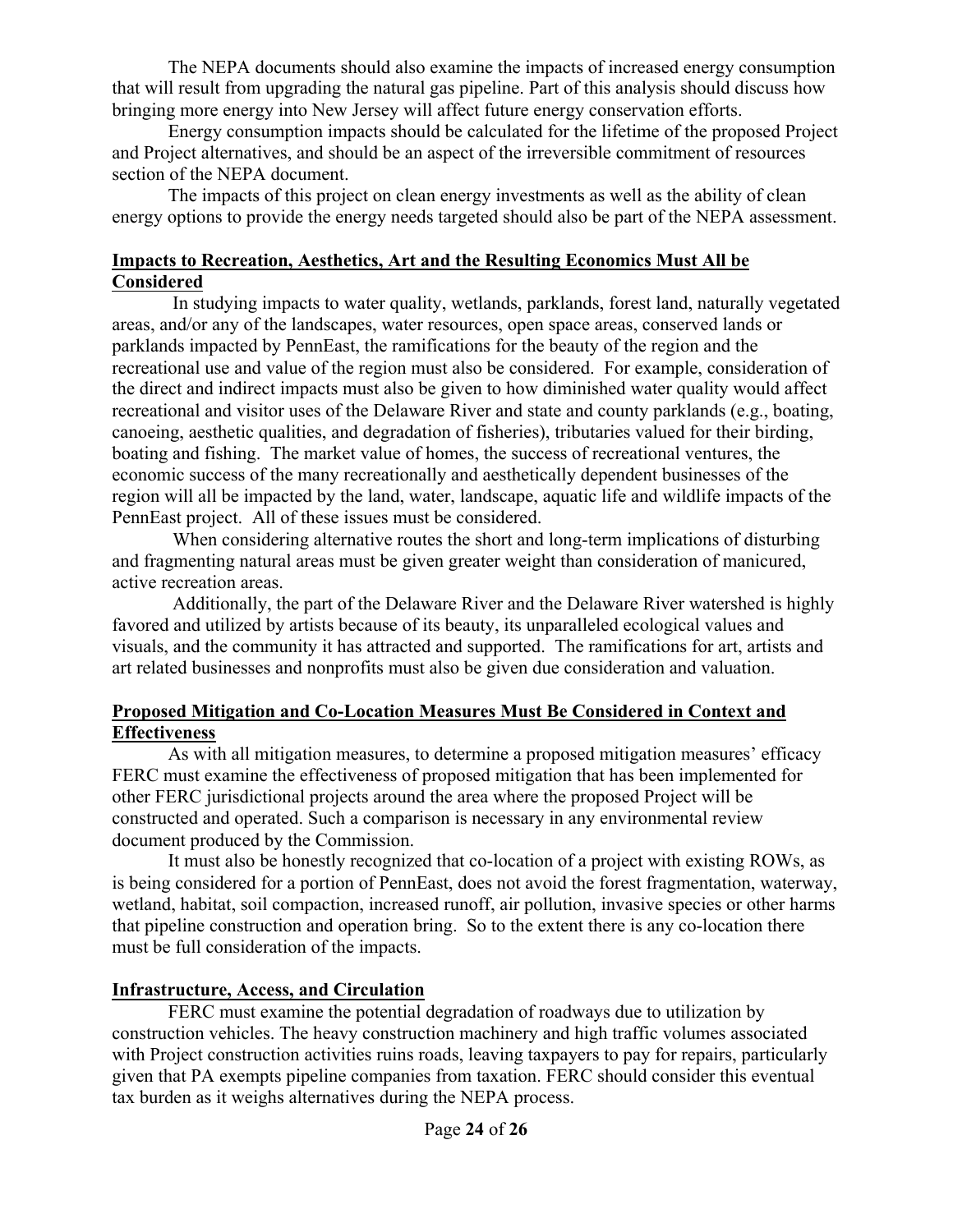Moreover, construction traffic will impact visitor experience at federal, state, and county parklands as portions of these parks will be completely inaccessible or will require detours. Visitors will have to fight congestion to access the parks, and the messy sight of construction activity will greet them once they arrive. Park visitation may well decrease, causing an adverse impact on the local economy.

FERC must also address localized impacts along access roads arising from the removal of vegetation, which will in turn lead to loss of forest connectivity, increased edge effects on the core forest, and increased erosion. The heavy construction equipment utilizing these roads will compact the soil, leading to a degradation of groundwater recharge capabilities. Finally, the installation of fill materials along these roads will also import invasive species to the ROW. The NEPA document must examine these long-term effects.

The impacts to roadways and residents from roadway collapse due to pipeline construction must also be assessed. For example, construction of the Northeast Upgrade project resulted in a roadway cave in during HDD activities, and the threat of sinkholes, particularly in the Lehigh valley, has even greater potential to impact roads and traffic.

# **Ongoing Impacts of Pipelines**

 $\overline{a}$ 

The ongoing impacts of the pipeline ROW and operation of the pipeline for transporting natural gas must be assessed. As proposed, the ROW will be kept clear of vegetation. This ongoing absence of healthy vegetation and the methods used for maintenance, including the use of herbicides, has ongoing adverse impacts on the community and ecosystem.

The air quality impacts associated with methane leakage, the stormwater runoff and loss of groundwater recharge associated with vegetation loss and soil compaction, the impacts of forest fragmentation and invasive species are also enduring.

There are reports that farmers have reduced crop yields in the areas where their properties are crossed by pipelines – the cause and size of the food and economic impact of this affect must be thoroughly assessed. In public meetings regarding PennEast one pipeline said an existing pipeline crossing his farm reduced his crop yield by 30% with measurements and data to support his assertion.

# **The Commission Must Recognize the Delaware River Basin Commission's Authority to Review the Project**

On October 28, 2014, DRN submitted a letter to the Delaware River Basin Commission ("DRBC") requesting the DRBC to exercise its jurisdiction under the DRBC's Compact and Rules of Practice and Procedure over the proposed Project. On November 14, 2014, the DRBC agreed with DRN that the Project is "subject to review under Section 3.8 of the Delaware River Basin Compact and implanting regulations."100

In that letter the DRBC also stated that "the scope of DRBC review will not necessarily be the same as the project sponsors' description of the scope in its FERC pre-filing submission."<sup>101</sup> The submission referenced by the DRBC indicated that the Project applicant only initially expected the DRBC's review to involve an evaluation of the water withdrawal needs of the proposed Project. Therefore, the Commission must recognize the expanded role that the DRBC is to play in its review of the proposed Project, and cooperate with the DRBC's forthcoming docket review.

<sup>100</sup> See attached letter: Tambini, Steven J. Letter to Maya Van Rossum. 14 Nov. 2014. 101 *Id*.